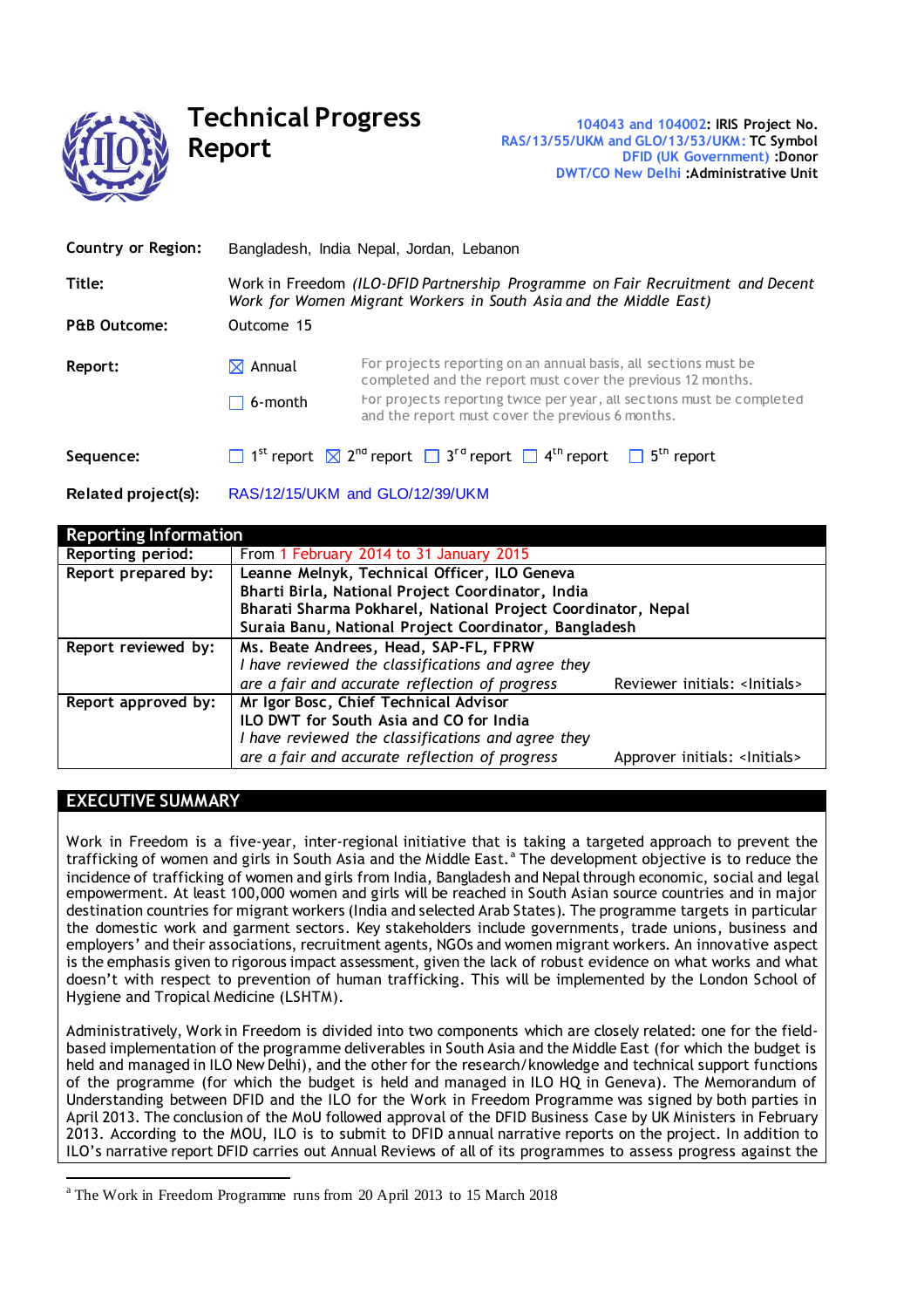objectives contained in the logframe, and to check if the programme is on track. The timing of the Annual Reviews is set according to the approval of the business case whereas the timing of ILO's narrative reports is set according to signature of the MOU. This means the timing of DFID's Annual and the ILO's annual reporting cycles are not aligned. ILO, LSHTM and DFID management have now agreed that in order to improve the quality of our Annual Reviews, DFID will seek to 'reset' the timings by conducting two Reviews this year, one now (deadline 28 February 2015) and another to be completed in May-June 2015.

This report informed the February 2015 DFID Annual Review and covers the ILO's March 2015 narrative report. It evaluates programme achievement in line with the revised outcome indicators of the logical framework.

#### **Summary of progress**

Over the past year, Work in Freedom Programme has made tremendous progress in securing key partnerships with global and local partners while initiating the community based programmes in Nepal, India and Bangladesh. Key capacity building exercises, primarily with trade unions, NGOs & private recruitment agencies have also taken place both at the national and regional level. At the same time, two global policy consultations have been hosted to define common benchmarks on Fair Recruitment and to share best practices on regulation of the industry. The programme's research base is in good form with some baseline surveys already available and others underway.

Progress was also made towards the hiring of key project staff, and finalization of the administrative and management framework of the project. National Project Coordinators are in place for Bangladesh, India and Nepal and budget line revision was prepared and submitted to allow for hiring of national project coordinators in Lebanon and Jordan. A new Chief Technical Advisor was hired and began work on January 16<sup>th</sup> 2015. In October 2014, a management meeting was held between LSHTM, ILO and DFID to refine the logical framework and review and discuss programme strategy decisions/progress to date. Two advisory board meetings were held with independent experts, which lead to strategic changes in the programme's design/implementation.

# **Highlights of Key achievements:**

There were significant achievements made since the last annual review (Jan 2014 – Feb 2015), particularly under outcome 1 by initiating community awareness and women empowerment programme in three countries of origin. Some of the major activities accomplished are; Global Alliance Against Trafficking in Women's (GAATW) regional Training of Trainers to build capacity of the implementing partners; in Nepal and India district level trainings to community workers; Global partners empowerment meeting and the subsequent development of community orientation (1.5- 2 hrs x 2 modules) and pre-decision training modules (15 hrs/2 days); design and development of curriculum and training manuals for Domestic Work Skills; and implementation of community empowerment programmes through the implementing partner in Nepal and partially in India. In total, approximately 28,596 women and girls (13,700 Nepal, & 14,896 India) benefited from the community interventions during the reporting period. Additional people have been reached through Migrant Forum Asia (MFA) pilot activities in India and Bangladesh, however those figures are still being verified. Approximately, 4013 domestic workers have been unionized.

For outcome 2, two global consultation workshops with constituents and civil society organizations were organized on Fair Recruitment. Likewise, a first introductory joint mission of Ciett, IHRB, and Verite was organized in Mid-December 2014 to explore the needs, building rapport with the government and the Nepal Association of Foreign Employment Agencies (NAFEA) for further collaboration to improve recruitment practices in Nepal. For Outcome 3, the ILO has signed an Implementation Agreement with the Anti-Slavery International (ASI) to reach out to women migrant workers in Lebanon and provide support services and a service agreement signed with FENASOL to support their founding congress of domestic workers. A consultative meeting with the trade unions of destination countries including Lebanon (FENASOL) was organized with a partial support from the Work in Freedom by the General Federation of Nepalese Trade Union (GEFONT). The programme was fruitful to bring common understanding and establish close collaboration between the trade unions in Nepal and Lebanon for protection of the rights of Nepalese migrant workers. Under outcome 4, UNODC completed their needs assessment in collaboration with SAANLAP and the ILO and completed two trainings of police and labour officials in Chhattisgarh. In Nepal, a study looking at the age ban on domestic workers was completed and technical support was provided to the Ministry of Labour and Employment for review of the Foreign Employment Act 2007. Under outcome 5 the law and policy and recruitment baselines are now completed and all employers surveys underway. Results already being used to inform project activities/planning, in particular under the recruitment component. Following recommendations from the Advisory Board, ILO is working more closely with LSHTM on the project's impact assessment, helping to reframe and in some cases, reframe the designs in Nepal and India. ILO has also worked more closely with LSHTM during the design and execution of the baseline research.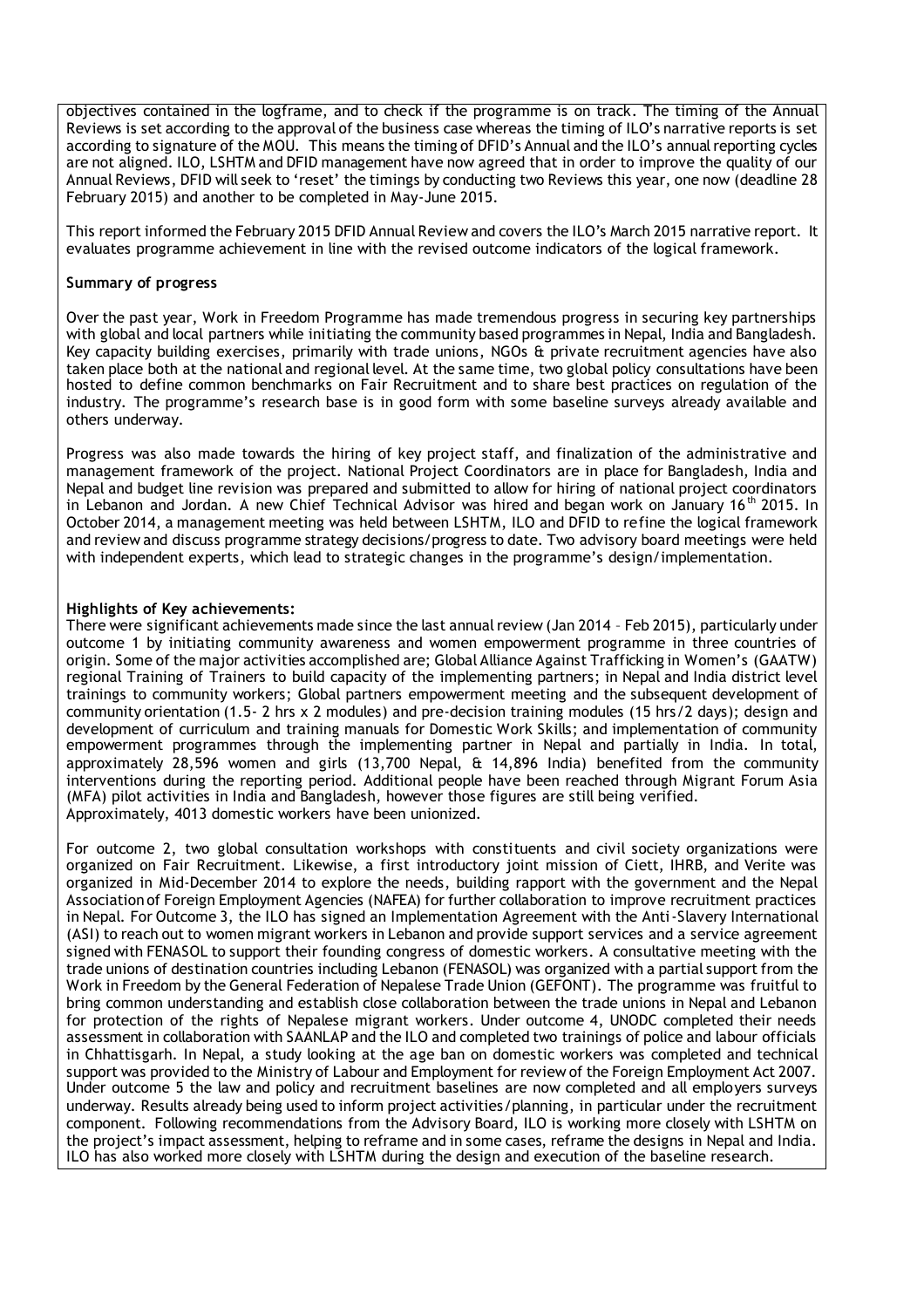| 1. Budget / Planning Information      |                                            |                |  |  |  |
|---------------------------------------|--------------------------------------------|----------------|--|--|--|
| Project budget in USD:                | RAS/12/15/UKM Total Budget - GBP 8,300,000 |                |  |  |  |
| Project duration in months: 59 Months | Planned                                    | Actual         |  |  |  |
| Project start date:                   | April 20, 2013                             | April 20, 2013 |  |  |  |
| Project end date:                     | March 15, 2018                             | TBD            |  |  |  |

# **2. NARRATIVE REPORT**

# **2.1. Perspectives on current status**

**The developmental objective of the project is** to have a reduced incidence of trafficking of women and girls within and from India, Bangladesh and Nepal, into the domestic and garment sectors, through economic, social, and legal empowerment.

The status of the activities under each output (immediate objective) is described below:

#### *Output 1: Women migrant workers and at-risk girls below the working age in source communities are empowered with better awareness, information and skills*

#### **New Technologies Component**

ILO engaged an external consultant to build on some of the recommendations and findings coming out of the Mobile Phone Scoping Report. One primary focus was to develop a "tips" package for potential and outgoing women migrant workers on how to use mobiles to decrease vulnerability to trafficking. A draft version of the tips package was prepared by July 2014 and presented at the GAATW ToT. On the basis of advice from NGOs and TUs participating in the ToT the "Tips" package was revised – one of the main revisions included a new section on the "risks" of using new technologies. The tips package must now be translated into Bangla and Nepali for use both in the pre-decision and pre-departure training modules. Other ideas for how to use new technologies in the programme are still being explored including the development of an anti-trafficking application and an application for employers' of domestic workers. Phone calls have additionally taken place with Zain Jordan on the development of a Public-private partnership to provide local pre-loaded SIM cards to outgoing migrant workers (most likely to Bangladeshi women who attend the pre-departure training).

#### **Empowerment Strategy and Global Partner's Meeting**

ILO drafted an empowerment strategy and organized a Global Partners Meeting to gain feedback on its content from 22-24 July 2014 in Kathmandu. The meeting was attended by Anti-slavery International (ASI); GAATW; International Domestic Workers' Federation (IDWF) and its affiliate Self-Employed Women's Association (SEWA); MFA; DFID; LSHTM and the ILO. The meeting was fruitful to share information on newly signed/draft implementation agreements, work plans, and exchange ideas on how to coordinate and shape activities for the next year and half. It was also a good platform to develop common understanding about the programme empowerment interventions in each countries and how each global partner's strength can be integrated in the programme. At the same time the meeting provided a good base to share the design and objectives of the programme's impact assessment.

#### **GAATW Regional Training of Trainers and District Level Training**

In July 2014 GAATW held its regional ToT to build the capacity of trainers from different NGOs and Trade Unions. 21 participants from 10 organisations and 3 Trade Unions from Bangladesh, India and Nepal attended the TOT. The participating organisations all have significant experiences working with potential and returnee women migrant workers, offering services ranging from information centers, trainings and awareness raising among others. Organisations also have robust networks at the grassroots level. Some of the organisations are members or partners of GAATW and/or MFA, and many are partners with ILO in the WiF project. By end of the project period GAATW will deliver a package of training modules and an implementation guide in English.

Following the GAATW Regional ToT a group of 6 core trainers was formed to develop pre-decision materials and conduct a 7-day, district level training for community workers in Nepal. The core trainers group conducted the first district training in Morang. To ensure quality of the training, the group was supported by one of the GAATW national core trainers. In total, 112 community workers (96 female and 16 male) including 46 Social Mobilizers from the local government were trained.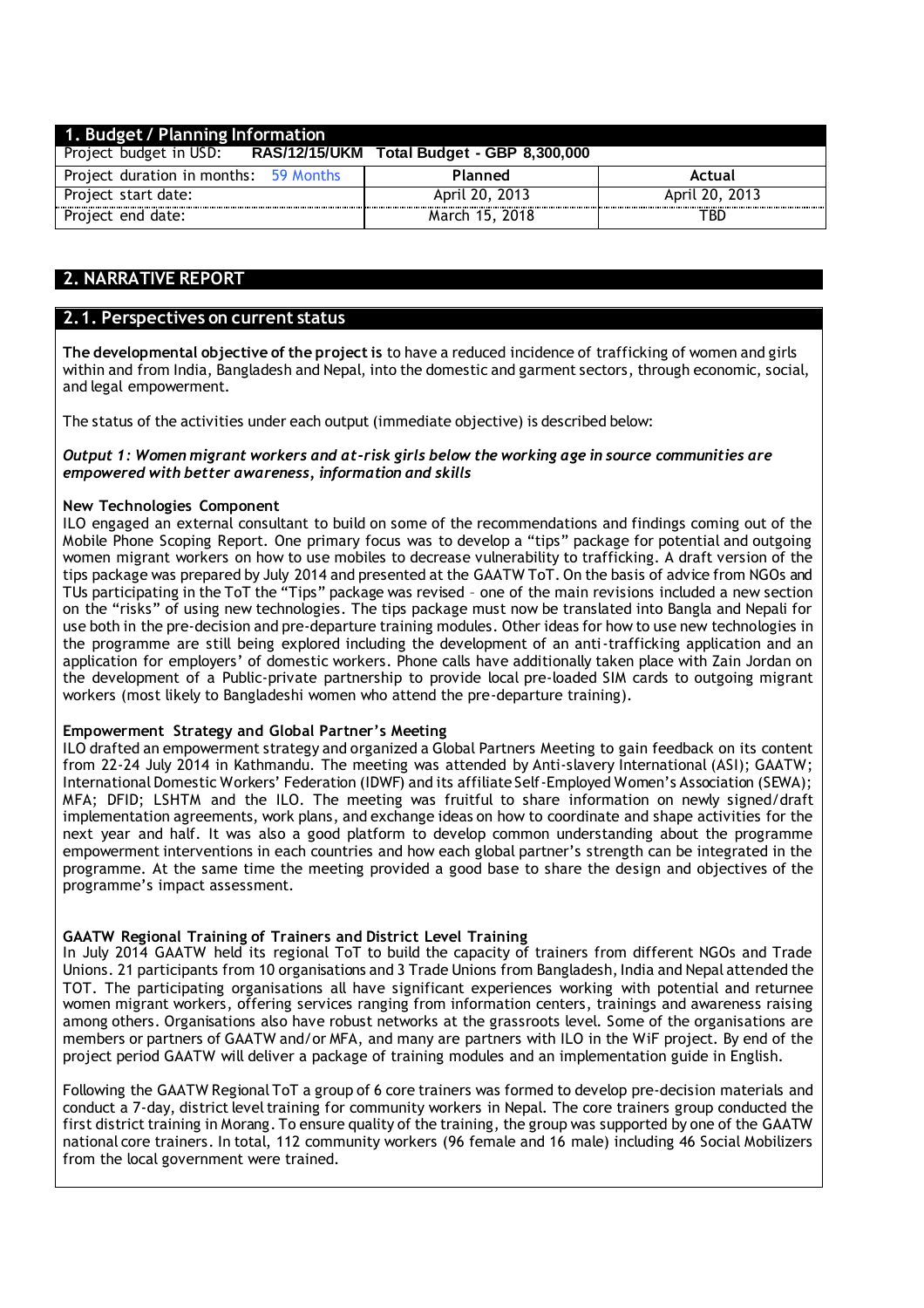In India district level trainings were held with AP Domestic Workers Welfare Trust (APDWWT) in Andhra Pradesh on 28-30 August, 2014. A women led community event was also organized in Andhra Pradesh by APDWWT on International Migrant Workers Day on December 18, 2014. The second training was held in Chennai from 8-10 December 2014, where 26 field animators and leaders who are working with local, inter-state, and overseas migrant domestic workers were trained. A similar event is also planned within the next few months in Tamil Nadu.

In Bangladesh, GAATW will hold its district level training with OKUP on January 25 – 29th and February 1st – 4th for WARBE, ACD, BOMSA in Dhaka. There will be two clear objectives for the meeting: 1. To develop an annual workplan with regards to their community interactions with women 2. To develop a clear list of topics that women need to know (inventory and how to package) and methodology.

# **Community Based Work**

### Mapping of Information, Education, and Communication (IEC) materials

As per the WiF's strategy to build on existing resources and efforts; the ILO conducted a mapping of the available IEC materials related to labour migration and prevention of trafficking developed by the government, non-government, and the UN agencies. The mapping report was useful to collect relevant materials for delivering the district level training to the community workers, collect relevant materials from the concerned organization to distribute it at the MRCs. The report also reflected that there is inadequate awareness materials related to women empowerment linked with labour migration. Generally trafficking prevention materials are focused on trafficking for sexual exploitation. Likewise, information on legal provisions and existing policies are also lacking. It has been planned to develop IEC materials to meet the gaps in 2015. In Nepal, this work was done by an external consultant and in Bangladesh by Migrant Forum Asia (MFA). Mapping reports are available upon request.

In India, MFA has collated the material on international migration. Prior to this ILO CO for India also conducted a small round table in collaboration with other migration project to seek views of the stakeholders on the gaps and challenges in the pre-departure material. In late Jan 2015/early Feb 2015, MFA and ILO will organize a consultation to present the review analysis of the material collected and develop the recommendations for the pre-departure training, especially in the context of the domestic workers.

# Outreach & Pre-decision Programmes

#### A. NEPAL

In Nepal Project VDCs were selected based on passport issued data of the District Administration Office and observations of key stakeholders working at the community level. Pilot programme activities were started in two districts from February to July 2014. Upon completion of the pilot activities Implementation Agreements were signed with the national NGOs [Women's Rehabilitation Centre (W OREC) in Morang; ABC Nepal in Rupandehi, POURAKHI Nepal in Dolakha, and People Forum in Chitwan] for the period of September 2014 to November 2015. For Ilam, ILO could not find appropriate partner and thus it has been planned to do a call for proposals with locally registered NGOs at the district level.

In Nepal 23 street dramas were organized in 3 out of 4 and observed by 3,853 community people (including approximately approximately approximately 2,040 female). The stories of drama were focused on integrating the state of importance of migration through formal channels, the risk of unsafe migration, women migration, women empowerment, and key steps to be followed for safer migration. The migration. The community was also informed about group orientation and pre-decision pre-decision training programmes which are being offered by the implementing implementing partners.



In Morang and Rupandehi, **Migrant Resource Centers** were already established by the Implementing partners at the District Administration office (DAO). WiF supported the continuation of the centres and strengthened existing services by providing internet access, which links prospective migrants to the updated information from the website of the Department of Foreign Employment. A new MRC has been established at the DAO in Dolakha by POURAKHI (ILO's local implementing partner in Dolakha) with the support of the project. The MRC officer provided detail information about safe migration process and distributed information booklet and brochures to the people who visited the centre while coming to issue their passport. In total 4,645 people (F-1,847; M-2,798) benefited from the MRC services. In Chitwan, a MRC is currently being operated by IOM. With project support People Forum's (ILO's local implementing partner in Chitwan) has taken the initiative to establish legal counseling center there for migrant workers.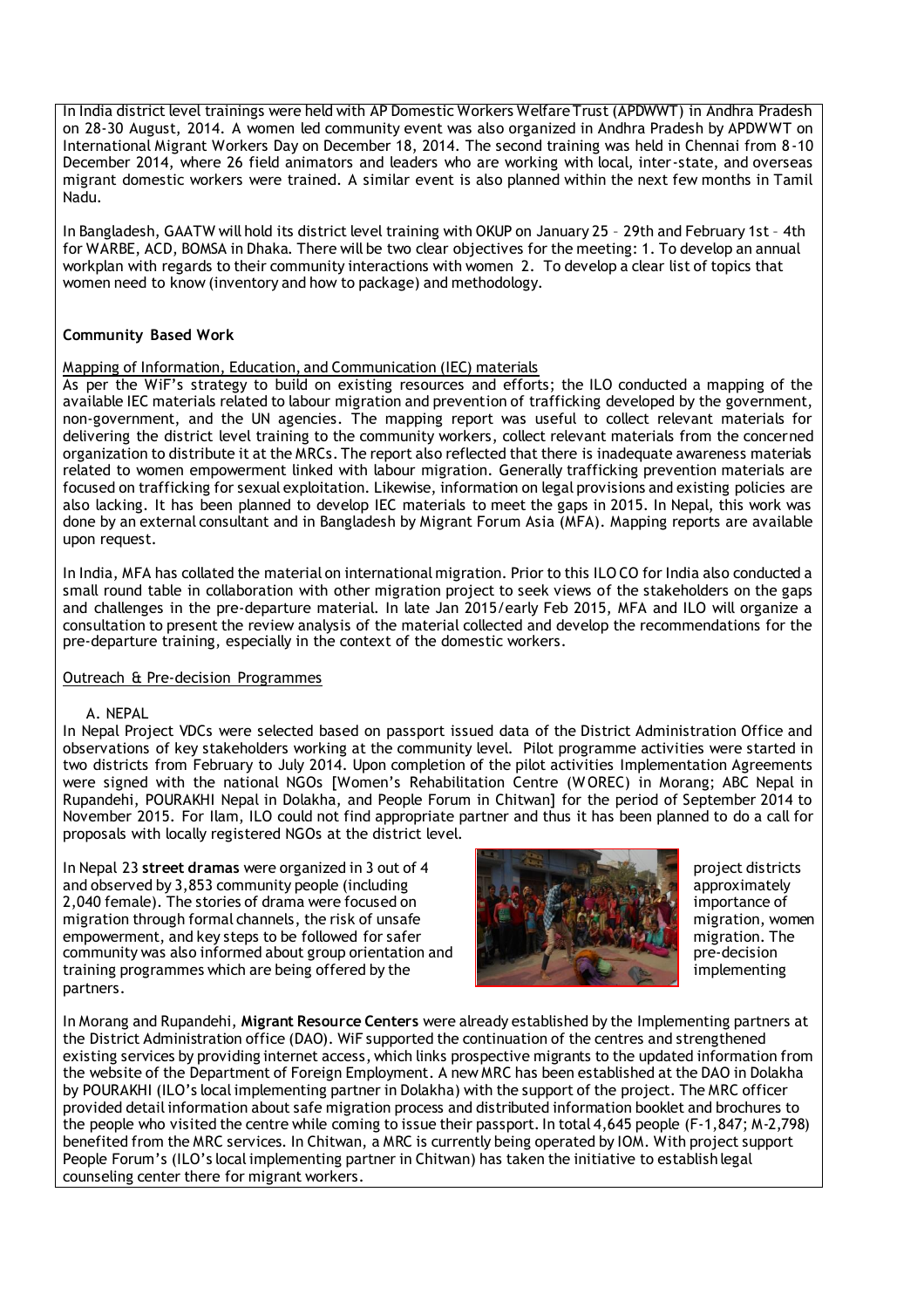The Peer Educators (PEs) **visited** 6,575 **households** (met more than 6,000 female) based on the 21 indicators developed to reach potential women migrant workers and provided information on safe migration. Some of these household visits were long in length and gave PEs the opportunity to impart information found in the 1.5-2 hour pre-decision module while other visits were shorter. During the visit, the PEs identified 1,231 Returnee Women Migrant Workers (RWMWs) and 2,068 Potential Women Migrant Workers (PWMWs) who expressed their interest to join two days pre-decision training. It is however likely that more women reached during the household visits were planning to go for foreign employment but simply chose to keep their plans secret (because of the ban and social stigma). It is expected that this reluctance to speak about migration plans will lessen as PEs gain further trust in the community.

Altogether 271 women/community groups (4,562 women; 982 men) were oriented on women empowerment, benefits and challenges of foreign employment, and points to be considered while thinking about joining foreign employment. In the districts like Rupandehi, Chitwan, and Dolakha, the **group orientations conducted on 1st module (1.5-2 hrs)** were followed up with a second module, also 1.5 – 2 hours in length. Where as in Morang, the orientation was conducted for 4 hours incorporating both modules at once.

Potential migrant women participating in group orientation or door to door counselling were requested to join a **2-day Pre-decision training**. As of the reporting date, 739 women declared themselves as potential migrant workers in 3 project districts. However, the Pre-decision training is organized only in Morang and Rupandehi benefiting to 1,349 women (41 events). The rest of the districts will start the 2-day training in early 2015.

In Nepal, **local journalists** at the district level were provided one-day sensitization programme in Morang and Rupandehi on challenges in foreign employment faced by women and the role of media to improve labour migration and prevention of labour trafficking. In total 38 journalists participated in the programme. In total 6 case studies/ articles were written, of which two articles were published in local and national daily newspaper.

#### B. Bangladesh

In Bangladesh, MFA's began working with local partners in Joypurhut (subdistrict: Joypurhut), Norail (subdistrict N/A), Dhaka District (subdistrict Keraniganj) and Manikjang (subdistrict Joymondab) in August 2014. To date the pilot initiatives have been critical for local partners to put into practice knowledge learned from the GAATW trainings and have also yielded important insights into the gaps/challenges of community based work in Bangladesh. An ILO field visit which took place in December 2014 showed that the community based work is not sufficiently scaled-up (most interventions are only 2 hour courtyard meetings) and the women in the predeparture training are in most cases not the same ones that attending courtyard training (because TTC centers are far from village).In 2015, ILO will a need to work closely with both MFA and GAATW and local partners to build a stronger country-specific methodology and monitoring mechanism for the empowerment intervention.

ILO circulated Terms of Reference to 15 NGOs on November 25, 2014 for scaled-up community based work in Jessore, Manikjang and Narayangang. ILO received 14 proposals for the community based work. An evaluation committee is currently reviewing the proposals. Work in these districts will completed on a full-scale basis with scale-up happening in the other three districts in mid-2015 (once pilots come to a close).

#### C. India

In Jan 2014 SEWA initiated their community level interventions in Bihar (Munger, Katihar, Bhagalpur), West Bengal (Behrampur, Raghunathganj, Lalgola), Odisha (Sundergarh, Kandhamal, Gajapati, Cuttack and Khurda - Bhubaneswar), Tamil Nadu (Villipuram), Kerala (Mallapuram, Cochin, Trivandrum) and Delhi - (New Ashok Nagar, Dhallu Pura, Anand Vihar, Timarpur, Hasanpur, Tigri, Gautampuri). SEWA has conducted 654 meetings in these states and have reached out to 14,829 women. SEWA has unionized about 3538 domestic workers till Dec 2014. Following the Advisory Board's advice to narrow the programme's scope and focus on specific geographical corridors, in future agreements, ILO will seek to reduce SEWA's number of target states.

Implementation Agreements for community outreach were signed with CINI for Jharkhand (Gumla, Khunti and Rural Ranchi) and with Samarthan for Chhattisgarh (Jashpur and Sarguja) in September 2014. Both organizations have recruited project staff and initiated interventions. The project blocks and villages have been identified. These have been vetted at the Partner Orientation Workshop, which was conducted on 24-26 November, 2014 at Puri, Odisha for the team members of CINI, Samarthan, Prayas and BKS along with the government officials from Labour, Police and Women and Child Department of Delhi, Chhattisgarh and Jharkhand. The workshop focused on providing orientation to the WIF objectives, key messages etc. to the project implementing partners as well as build capacities of government officials and implementing partners. A series of meetings were also conducted with local governments in Jharkhand, Chhattisgarh, Odisha and Delhi in the year 2014. These are described in Output 4.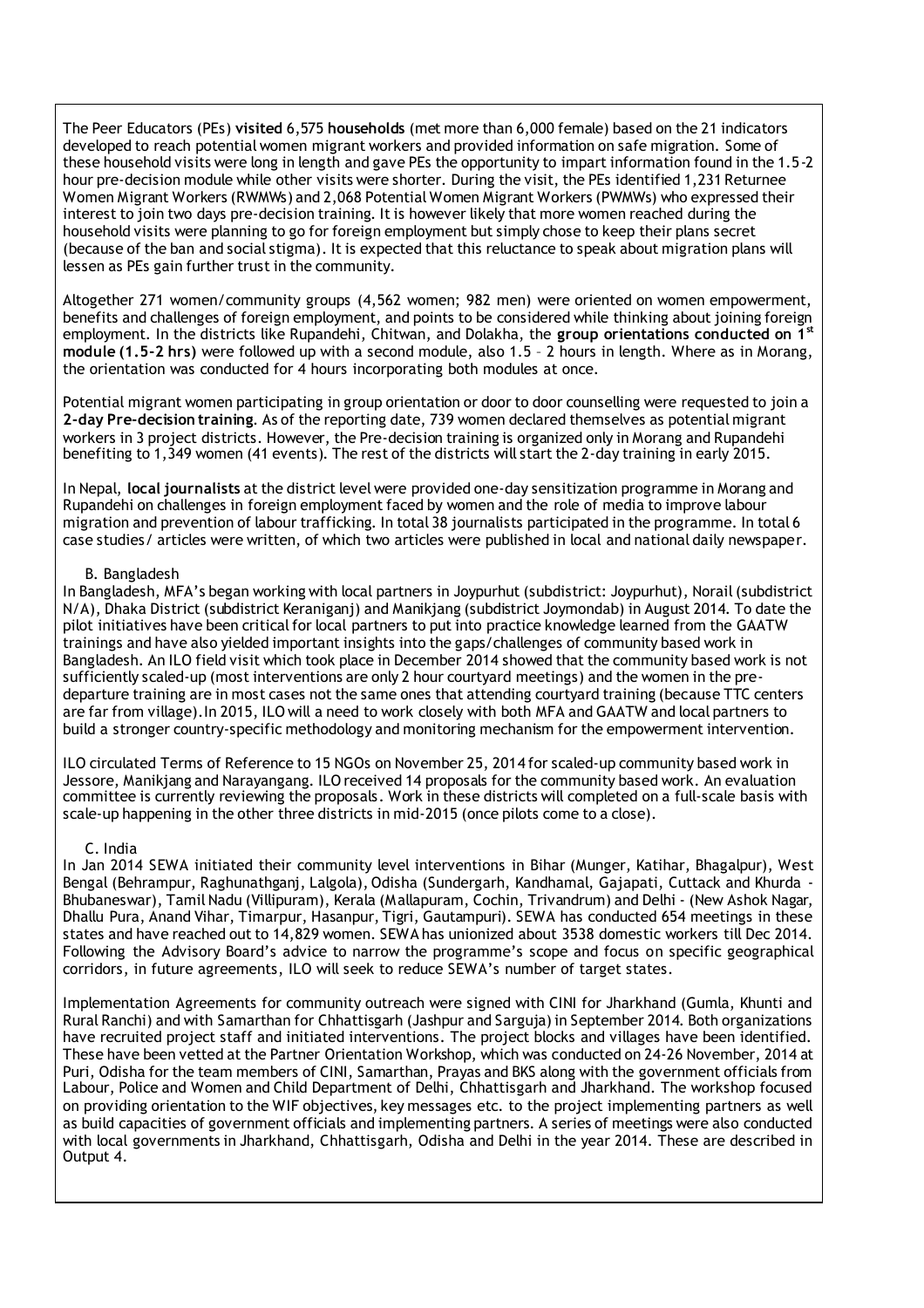In Jharkhand, CINI has completed selection of Panchyats and Villages on the basis of interaction with different stakeholders. Village visits were conducted and the selection was revalidated. Basic profiling of the 60 intervention villages have been completed by Block Coordinators and Community Volunteers to help implement the interventions and rapport building process has been initiated. Apart from the Puri workshop organized by ILO in November 2014, two staff trainings have been organized (Dec 5 and Dec 22, 2014) to build capacity, finalize PRA tool, and intervention strategy and review the activities till date. Social Mapping was discussed with an example as well as agenda of group meeting was finalized and process was shared along with problem tree analysis and Venn diagram. Listing of women's groups, Self Help Groups and Adolescent groups in 60 Villages is completed (Gumla – 29, Khunti- 22, Mandar- 28, and Namkum – 30). Social mapping through PRA is completed in 8 villages. Group meetings were conducted to create awareness among the women of the community regarding migration issue and to assess the causes/reasons for migration in particular villages using the Problem tree analysis, and Venn diagram. By December 2015, a total 32 group meetings were done with SHG at village level and total 422 Women and girls were reached out through this intervention.

In Chhattisgarh, Samarthan has followed the similar process. PRA exercise is complete in 8 villages. At least before one or two days of PRA all the key different stakeholders (Gram Sarpanch, Anganwadi Worker, Mitanni, School teachers, Existing SHGs members and their designators, villagers) were contacted door to door/ personally and were Informed about the conduction of PRA, place, date and time, and they participated in the exercise. Total 1516 people (direct beneficiaries) including men, women and adolescence girls/ boys were empowered through the awareness sessions. After the identification of direct beneficiaries through the (social and well-being mapping) PRA methods, two awareness sessions (2 Hours/Session) was organized with them. The second sessions were organized after the ten- twelve days of completion of first session. Through the PRA and awareness session 205 potential migrants has been identified who may migrate to the urban areas Delhi, Mumbai, Raipur, Ambikapur, Varanasi etc. Samarthan has also initiated the groundwork to build the District Level Forum of organizations.

For overseas migration, MFA is working in India in Andhra Pradesh- Kadapa & East Godawari (Andhra Pradesh Domestic Workers Welfare Thrust), Tamil Nadu- Chennai and Kanyakumari district (National Domestic Workers Movement, Tamil Nadu) and Kerala- Thrissur, Ernakulum & Trivandrum (Migrant Forum India, Kerala -NDWM Kerala). ILO will update this report with MFA's outreach figures in the March Narrative Report.

#### Skill Development

In **Nepal**, 14 women who decided *not to migrate* after participating in WiF pre-decision programmes were linked up with skills training on preparation of decorative materials which are being used in various occasions like marriage, festivals etc. The training was provided in coordination and collaboration with district cottage and small industry development office, Morang.

The Foreign Employment Promotion Board (FEPB) requested the ILO to review its domestic work skills training curriculum and training manual. For this task the ILO Skills Specialist undertook a mission to Nepal and worked alongside project staff and the Office to provide recommendations to the Government. The new curriculum (still under review) is designed for 205 hours (approximately 1 month training) and to be certified by the Council of Technical Education and Vocational Training (CTEVT).

In **India**, through the WiF, Jharkhand Gharelu Kamgar Union (TU wing of National Domestic Workers Movement) 100 domestic workers and potential women migrants were provided skills trainings in different trades (including soft skills) a) 27 girls in Tailoring (Y.M.C.A, Kantatoli, Ranchi from 04.06.14 - 20.12.14), 6 trainees are now selfemployed. b) 32 women/girls have been trained in Basic Computer and Tally with accounting knowledge (CDF institute, Kantatoli, Ranchi from 04.06.14 - 20.12.14); c) 25 Trainees skilled on Child and Elderly care (theory by expert followed by practicals at Cheshayar Home, Ursline Old Age Care, Hesag, Qluni School, Ranchi, Holly Cross School, St. Admon, Ursline Convent School (04.06.14 - 30.11.14); (placed 4 workers - 3 @ Rs.5000/ month with increment @ 5 % per annum for 2 candidates in Ranchi and 1 @ Rs. 8000/- in Mumbai) d) 25 trainees learned Driving (Premsons Maruti Motor Udyog Driving School from 10.06.14 - 21 driving sessions), sessions now being topped up by JGKU, 6 have received Permanent License, 4 received Temporary Licenses.

Under the Work in Freedom Project, skilling for domestic work is being seen as one of the entry point for decent work for domestic workers. Most women enter domestic work as unskilled workers, because domestic work is not considered as 'work' and is seen as natural extension of women's work. The wages for domestic work also reflect the same. Even in the states where Minimum wages have been notified for domestic workers, thes e wages are not paid. As a pilot, Prayas Juvenile Aid Centre (JAC) Society will skill 200 young women in domestic work and enable their placement through fair recruitment channels in Delhi and Ranchi, Jharkhand. The first batch of training has started on Jan 12, 2015 in Delhi (25 trainees) and the second batch on Jan 16, 2015 in Ranchi.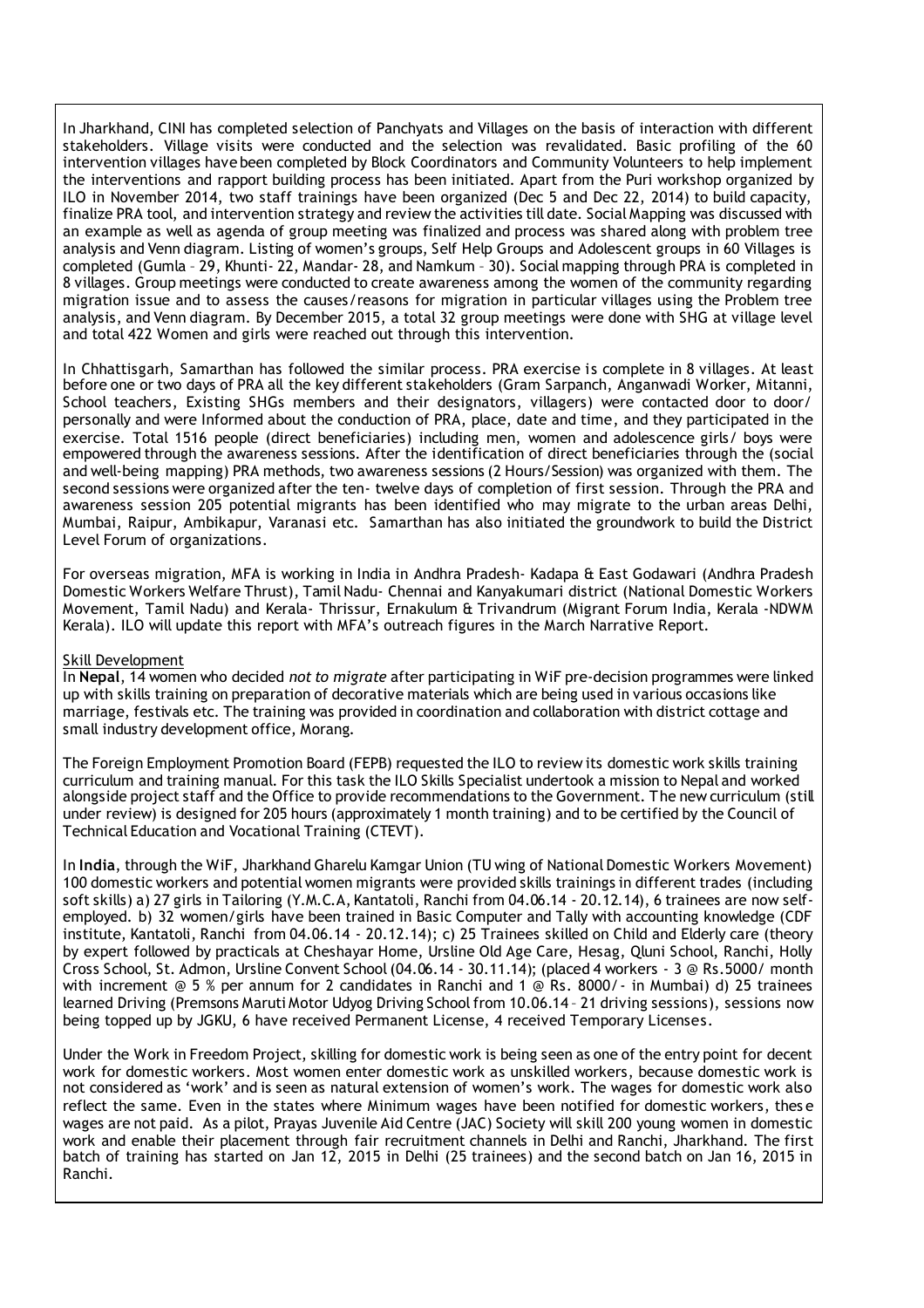It is proposed that Prayas, during and on the completion of this pilot will seek to procure government funding for training subsequent batches of domestic workers in year 2015 in Delhi and Ranchi. The schemes could be Aajeevika, SDI-MES, State Skills Mission or any other skills schemes run by the Central or State Government. The role of the ILO will be technical support and facilitation for running subsequent skills development programs.

ILO is also working on establishing Sector Skills Council for Domestic Workers, which is described in section 4.

### *Output 2: Recruitment agencies adopt recruitment practices based on international standards and are subject to improved monitoring and enforcement*

On the 23rd and 24th of April 2014, the ILO Special Action Programme to combat Forced Labour (SAPFL), in collaboration with the ILO's Labour Migration Branch (MIGRANT) and the International Training Centre in Turin, hosted a first consultative workshop on the ILO Fair Recruitment Initiative (FRI) under the auspices of the Global Migration Group (GMG), which is currently chaired by ILO. The first consultation workshop was held with the following objectives in mind: (i) To review and discuss recent evidence on the nexus between recruitment, labour migration and human trafficking;(ii) To discuss the overall framework and objectives of the "Fair Recruitment Initiative"; (iii) To discuss benchmarks for Fair Recruitment based on international standards and the development of policy guidance. At the meeting the ILO presented preliminary results from its recruitment baseline study and a draft of Fair Recruitment Benchmarks. Other stakeholders from the UK, India and US presented good practices on regulating recruitment through statutory and non-statutory models. Three working groups were also set up to discuss the Costs of migration, Contractual Arrangements and Grievance and dispute settlement mechanisms with recommendations produced in the workshop report. With regard to the benchmarks paper, the workshop participants concluded that any work under the FRI must be based on ILO Standards and the UN Guiding Principles for Human Rights and Business. It should also offer very practical guidance to stakeholders on how to implement Fair Recruitment. On the basis of these recommendations a new draft of the benchmarks is being prepared.

On November 18<sup>th</sup> and 19<sup>th</sup> of 2014, ILO and UNODC jointly hosted a multi-stakeholder workshop on regulating recruitment practices, specifically targeting labour and criminal justice responses to prevent trafficking in persons and the exploitation of migrants. There were tripartite representatives from South Asia and the Middle East, including all 5 of WiF's target countries. On the first day, the workshop brought together government representatives, social partners, civil society and academic experts who spoke as panellists and fielded questions on key issues relating to the challenges, approaches, good practices and the business impacts involved in regulating recruitment. On day two, three specific working groups were created to exchange experiences and good practices in relation to the prosecution of trafficking cases related to abusive recruitment practices, the impact that regulation of the recruitment industry can have on recruitment business models, and the role of bilateral and multilateral cooperation in regulating recruitment. At the meeting the ILO presented their specific findings from the recruitment baseline study on how regulation has impacted recruitment business models in the recruitment of domestic workers from South Asia (Bangladesh, India and Nepal) into Jordan and Lebanon, based on legal and economic assessments conducted in both regions.

In Nepal a tri-patriate consultation meeting was held to discuss current recruitment practices, challenges and way forward was organized in early 2014. The consultation was fruitful to understand different perspectives of constituents, including on undocumented migration. It was also discussed that regulating recruitment agencies to send domestic workers could be an option to minimize irregular migration with protection of migrant workers. The outcomes of the meeting were discussed in the Fair Recruitment Initiative Workshop organized at ITC/ILO, Turin in April 2014.

In September 2014, ILO-Kathmandu, BetterWork Jordan and FSI Worldwide undertook a mission to develop a model of fair recruitment for Nepalese women migrant workers to the garment factories in Jordan. The pilot project would seek to eliminate the charging of fees to migrant workers in the apparel industry in Jordan and reduce their vulnerability to other deceptive and coercive practices during the recruitment process. The outcome of the mission was a feasibility assessment report, which outlines some of the current opportunities, risks and challenges to implementing the pilot. The report will be discussed at a meeting, which will be held back to back with BetterWork Jordan's Buyer's Forum in Amman, Jordan  $31^{st}$  March 2015.

An introductory joint mission of the International Confederation of Private Employment Agencies (CIETT), International Human Rights and Business (IHRB), and Verité took place in Kathmandu, Nepal in late December 2014. The objective of the mission was to brief the industry and Government officials on their work, collect information on current recruitment practices, and address the bottlenecks to promote fair recruitment practices working closely with the private recruitment agencies in Nepal. During the mission, the Minister and the senior officials of the MoLE had emphasized the need for bilateral agreements with the Gulf countries to protect rights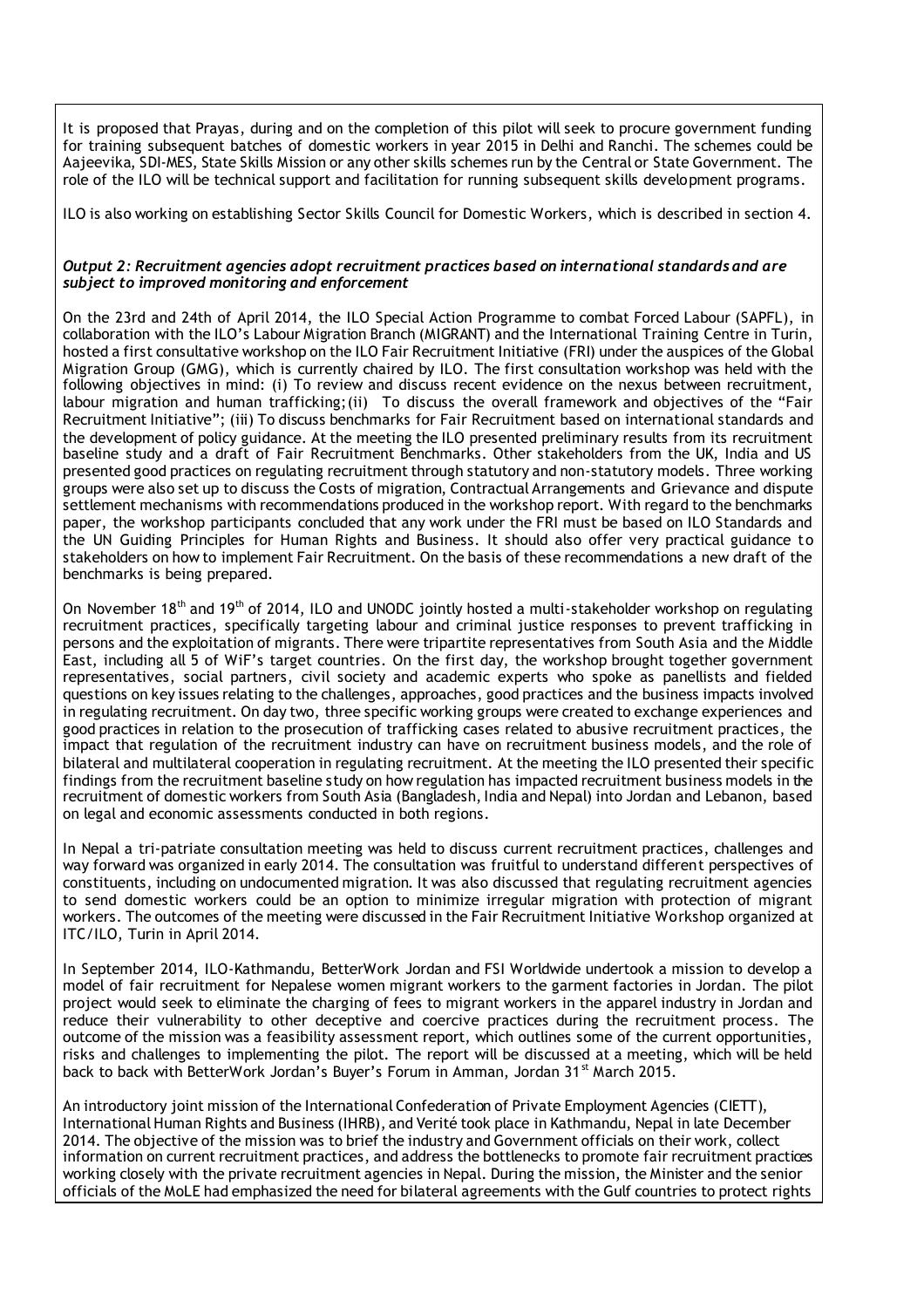of migrant workers, that ILO Convention 181 needed to be ratified by both origin and destination countries to be meaningfully applied, and that more employers should bear recruitment costs to reduce financial burdens to the migrant workers.

In Bangladesh ILO has held two meetings in July and November 2014 with Bangladesh Association of International Recruitment Agencies (BAIRA) to gain their insights into the Bangladesh WiF workplan and also to present to them some preliminary findings from the Recruitment Baseline Study. BAIRA has expressed a desire to work with the ILO on the issue of overseas recruitment of domestic work; however it seems clear they see the Government of Bangladesh as being more in the driving seat for this particular sector (as only 29 of their 1000 strong membership are allowed by the government to recruit women for overseas domestic work) and that the project will need to find a leveraging point to encourage their strong engagement and ownership over project activities.

In India, the office of Director General Labour Welfare (DGLW), MoLE requested ILO to support the process of drafting legislation for regulation of domestic worker placement agencies. In response, the WIF project has prepared the ToR for the Drafting Committee and submitted it to DGLW. We have been informed recently that MoLE has sent this file to DG Employment and Training (DGET), who is responsible for placement of skilled workers. This means that there may be a broader mandate to look at regulation of all placement agencies not limited to domestic workers (in line with Convention 181). ILO will be scheduling a meeting soon with DGET on Jan 21, 2015 to discuss this issue as well as skills training for domestic workers, as described later.

MoIA, GoI organized a meeting to discuss the challenges faced by migrant domestic workers seeking employment aboard in November 2014. The meeting also discussed the recruitment challenges, as the domestic workers travel through a verification process of the Indian Embassies in destination countries rather than the recruitment agencies. Based on the recommendations emerging out the meeting, ILO has proposed some future interventions in collaboration with MoIA and is awaiting MoIA's response.

Discussions have been held with Delhi, Chhattisgarh and Jharkhand on regulation of placement agencies. Delhi has issued an ordinance on the regulation of placement agencies. As such future work with Delhi Labour department is envisaged to sensitize placement agencies and promote fair practices. Similar discussions are under way with Chhattisgarh and Jharkhand.

CIETT, IHRB and Verite will be coming to India in Feb 2015, to initiate the work on fair recruitment. Meanwhile, ILO's other migration project has already conducted two trainings of the overseas recruitment agencies in collaboration with Verite and their local partner ASK. It has been discussed that the three agencies will build on these trainings as well as extend their program to agencies , which have not been touched so far.

# *Output 3: Women migrant workers in domestic work and garment sectors enjoy better collective representation and support services and employers have greater knowledge of workers' rights*

A consultative meeting was held to bring together trade unions from Nepal (as a country of origin) with the trade unions of Lebanon (as a country of destination). The programme, which was partially funded by WiF, helped to foster common understanding on the challenges faced by migrant workers and established close collaboration between the trade unions in Nepal and Lebanon for protection of the rights of Nepalese migrant workers. This meeting can be seen as a helpful "stepping stone" towards the current trade union developments in Lebanon and in particular the establishment of the domestic workers founding congress.

Over the past two years, the International Labour Organization (ILO) has been supporting the National Federation of Employees' and Workers' Unions in Lebanon (FENASOL) and domestic workers in setting up the first union of domestic workers in the Middle East region. A Founding Committee for the Union has now been established, its members representing eight different nationalities (Philippines, Madagascar, Sri Lanka, Ethiopia, Bangladesh, Congo, Cameroon and Nepal). The migrant domestic workers in this Committee have expressed their need for ILO assistance in building their union, including a legal assessment about the risks that they might face in the forming process. Work in Freedom Programme in collaboration with the EC funded GAP-MDW project has worked to support the domestic workers' founding committee in establishing their trade union (through capacity building, membership drives etc.), to allow migrant domestic workers' and Lebanese domestic workers to become acquainted and to jointly develop their vision for the future, in view of the establishment of the domestic workers' union, to support the pre-work for domestic workers' founding congress (including development of a legal risk assessment and revision of bylaws) and to support FENASOL in developing its capacities to recruit workers in the informal economy, migrant workers, through its work to build the capacity of the domestic workers committee members. In addition, ILO is working closely with ASI, GEFONT (Nepali trade union) and KAFA (a local ngo) to work alongside FENASOL in strengthening the voice of migrant workers.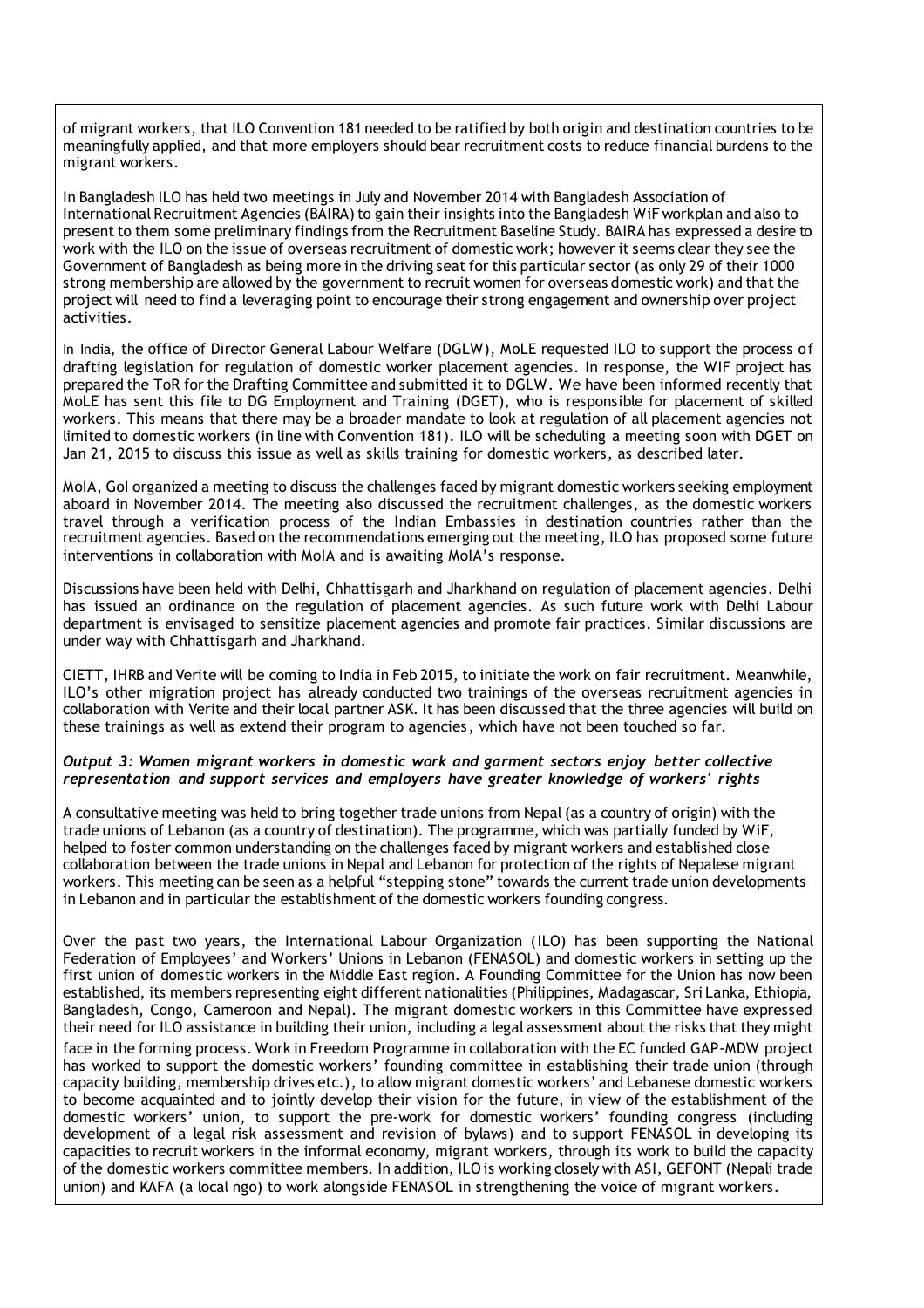In India, through the WiF, Jharkhand Gharelu Kamgar Union (TU wing of National Domestic Workers Movement) is organizing and unionizing domestic workers. Capacity building training program (residential) have been organized for approx. 28 domestic workers' leaders (animators) on Communication skills, Labour Rights, Leadership Training through a series of training sessions with experts in the field. JGKU has also unionized 475 domestic workers in Ranchi and Khunti. A workers Cooperative formation is under way and 75 women have joined the cooperative, which will be registered in coming months. For mass awareness, 8 Nukkad nataks were organized (called "Manav Jala") on Human Trafficking and Violence on Domestic Workers, in Rural Ranchi and screening of a short film "Tadap" regarding Human Trafficking was organized in 2 places in Khunti.

As mentioned above, SEWA has already unionized 3538 domestic workers in Delhi, Kerala, Bihar and West Bengal. SEWA, who is a National Convener of National Domestic Worker Platform, organized Public Hearing on November 11, 2014 and presented 7 cases before the jury. Domestic Workers Day (June 16, 2014) and International Migrant Workers Day (Dec 18, 2014) were celebrated across project states.

WiF also partnered with Gender Project to organize a 2 day capacity building workshop on Formalizing Employment Relationship, where 192 trade unions leaders and domestic workers participated from 5 central trade unions (INTUC, BMS, HMS, CITU and AITUC) and NDWM. Apart from the above, s everal local leaders and second line leaders also participated either in the capacity of facilitators or trainees. The training was organized on 14-15 November 2014, Mumbai, Maharashtra. Similar workshop is now planned in Delhi in the coming months.

WiF partnered with ACTRAV project to organize a workshop for the young women trade union leaders on developing trade union strategies for inclusion of vulnerable women workers in the unions, with focus on domestic workers, construction workers and government scheme workers from11th - 13th December 2014, Jaipur (Rajasthan). Twenty Seven young trade union women representatives from AITUC, BMS, CITU, HMS, INTUC, LPF, AIUTUC & TUCC participated in the workshop. Five national trade union women leaders addressed a panel discussion on the Role of Trade Unions on the workshop subject. The workshop sessions provided training to women trade union leaders/activists on available legal provisions and on ratification of Domestic Workers Convention C. 189 and discussed on various gender issues and challenges before trade unions to secure rights of vulnerable women workers.

*Output 4: Laws and policies are implemented in origin and destination countries that protect rights of migrant workers, especially women*

#### **Enforcement**

The inter-agency agreement between the ILO and UNODC was signed on 14 November 2013. The key outputs envisaged under this project for UNODC entail trainings which aim to strengthen capacities of law enforcement and labour officers to address human trafficking for labour in Bangladesh and India. This required UNODC to enter into formal agreements with the Governments of the two countries. Initial consultations were held and a project document was shared with the Ministry of Home Affairs in India and Bangladesh at the end of November 2013. The first Project Steering Committee (PSC) meeting was held in New Delhi in 2014 with the participation of key stakeholders including ILO representatives and representatives from the Ministry of Home Affairs, Ministry of Expatriates, Police and other Officials from the Governments of Bangladesh and India. This meeting was instrumental in launching the project, and receiving endorsement of the annual work plan for 2014 by the PSC. To date the following has been accomplished:

1. **Completion of Training Needs Assessment**: The Training Needs Assessment, undertaken by the project team, looked to seek information on the following, keeping in mind the ground realities of each state: The challenges faced by and limitations of LEA and Labour officers with regard to trafficking and labour issues on ground; The range and extent of training already conducted or being conducted with LEA and Labour Officers on the issue. Seek a generic understanding of the impact of these trainings on the direct beneficiaries (LEA and Labour officers) and indirect ones; The need and the scope for further capacity development of LEA and Labour Officers; The specific aspects that need to be kept in mind while collating resource pool, developing the training curriculum and eventually imparting capacity development workshops; Appropriate resource persons to impart the training in the selected states. The Training Needs Assessment was completed on the following dates: Jharkhand State TNA: 26-28 June 2014

Chhattisgarh State TNA: 16-18 July 2014 Delhi State TNA:6-8 August 2014

On June 6, 2014, UNODC organized the project Steering Committee Meeting, where the project strategy was discussed, progress presented and future action plan presented.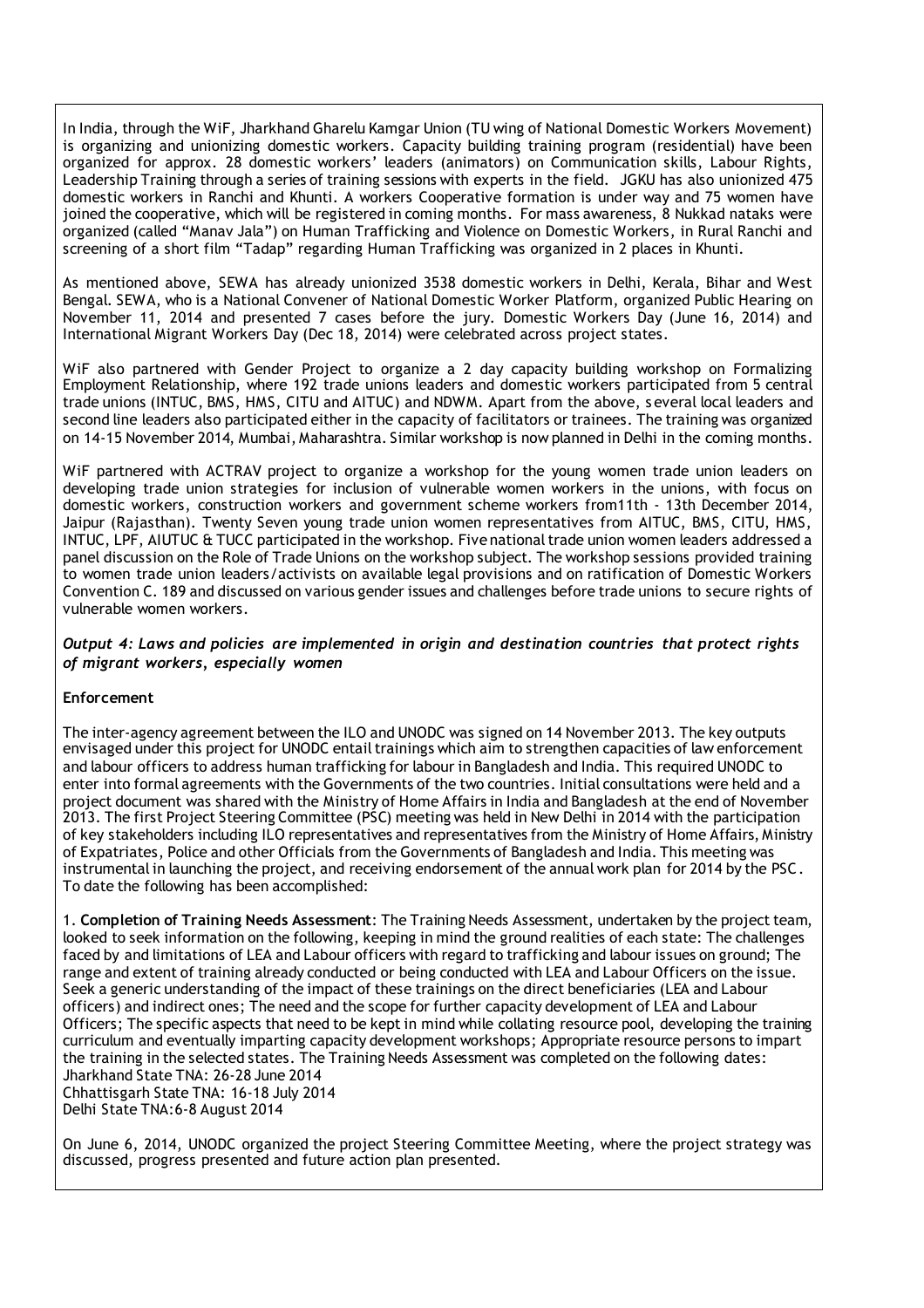2. **A modular two-day training curriculum was developed** as a compilation of many existing manuals, curricula, case studies, and experiences related to the topic and the document clearly acknowledges each of the said documents. During the course of compiling of the curriculum, the content and the modules of the same were presented to expert stakeholders (in the Stakeholder Meeting, dated 15 September 2014) for their feedback and recommendations. A Stakeholder Meeting was organised jointly by UNODC and SANLAAP on 15 September 2014 to consult with key experts, including government, to finalise the module.

**3. Two trainings** were organised in the state of Chhattisgarh in two batches, on 24th and 25th September and 26th and 27th September respectively. The trainings were attended by 16 labour officers and 51 police officers in all from across 18 districts of the state. The training was facilitated by resource persons from Sanlaap, Shakti Vahini and International Justice Mission. The training sessions focussed on the conceptual understanding of migration, trafficking, forced and bonded labour, and explored the procedural roles and responsibilities of both the police and the labour officers in addressing the issue of trafficking for forced/domestic work. Many senior police officers of the state were also present and offered their support and solidarity in the initiative. Two representatives from the Ministry of Home Affairs were present during the training of the second batch. More trainings were planned for 2014 but were postponed due to national and state elections.

# **Law & Policy**

In **Nepal** upon request of the MoLE to provide technical support for review of the Foreign Employment Act, partial contribution was made from the Work in Freedom programme for reviewing the Act. The draft version was handed over to the MoLE by the ILO consultant and a technical committee has been formed by the MoLE for its further review and inter-Ministry consultation. In addition, ILO commissioned a study on the effects of the Age Ban in Nepal. This study will be discussed with the Government of Nepal along with the law and policy baseline at a policy dialogue in February 2015.

In **India,** ILO was invited as a member of the Working Group on Migrant Workers and Building and Other Construction Workers under the chair of the Director General Labour Welfare (DGLW). Suggestions and inputs were provided by the WiF Project. Later, an Expert Committee has been set up on amendment of Inter-State Migrant Workers Act under the Chair of the Addl. Secretary Labour and Director General Labour Welfare. ILO was asked to provide key inputs and support drafting the amendments to Chief Labour Commissioner office. The suggested amendments have been proposed by the ILO (WiF).

ILO is also negotiating with the DGET MoLE, to include the Domestic Work trade in the existing Modular Employable Skills Scheme under the Skills Development Initiative (SDI-MES) and has offered to revise the existing curriculum to suit the requirements of the new scheme guidelines. Director General Employment and Training (DGET), MoLE has called for the meeting on Jan 21, 2015. If MoLE agrees, it would mean that Domestic Workers Training will be provided free of cost to the trainees by the registered Vocational Training Providers. ILO is also initiating a similar process with National Rural Livelihood Mission, Ministry of Rural Development.

ILO India (WiF+ SKILLS) are jointly supporting and facilitating the setting up of Sector Skills Council for Domestic Workers under the National Skills Development Corporation (NSDC) and accredited by National Skills Development Authority.

Migrant Forum and trade unions used the **SAARC Summit** to advocate for migrant workers' rights both at national and regional levels. At the national level, MFA members from South Asia did their lobbying with their respective governments carrying a common agenda (available upon request). MFA also organised preparatory meetings in Kathmandu and assisted the Nepal members on how to mobilize support from other organizations and in lobbying with the SAARC Secretary General.

MFA also worked closely with SARTUC on their position and supported the CSO position on standard contract and reference wage. In turn MFA supported SARTUC agenda for the SAARC Summit and circulated the same to the South Asia members to reinforce the message of including labour migration as an area of cooperation among SAARC countries. The Asian Inter-Parliamentary Caucus on Labour Migration where MFA acts as the Secretariat, also made a call to the SAARC countries to include labour migration in the agenda and called for greater protection for migrant workers (press statements, which outline this call are available).

MFA members in Nepal and Bangladesh also took part in the People's SAARC. MFA Nepal organised a workshop entitled "Building a Movement for the Right to Mobility: Collective Actions to support Reference Wage and Standard Contracts for Migrant Workers from South Asia". A Migrants' CSO Declaration was adopted calling for better protection of migrant workers, inclusion of migration in SAARC discussions,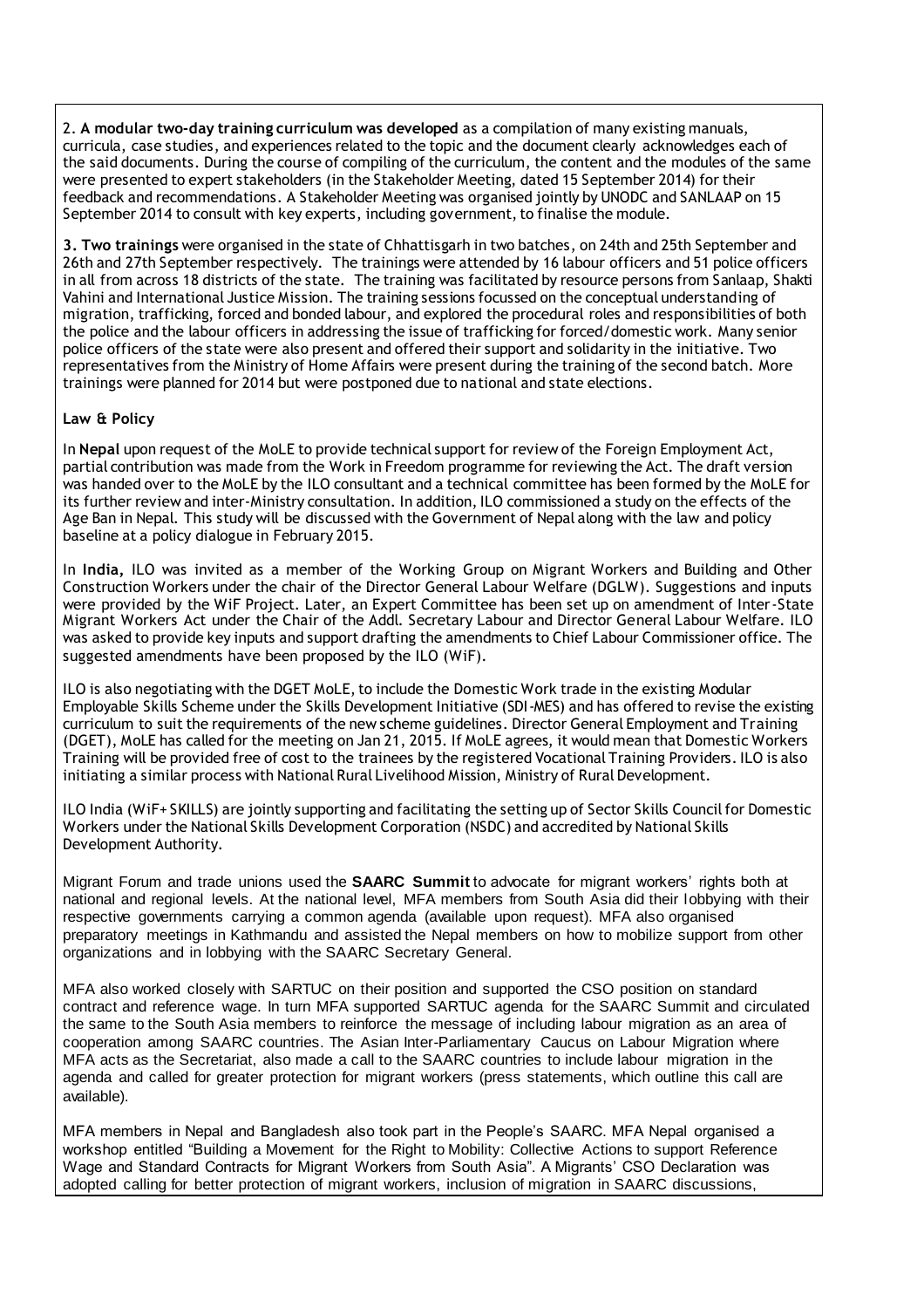ratification of relevant UN and ILO standards including the Domestic Workers Convention, expanding the definition of SAARC Convention on Trafficking to include forced labour as a form of trafficking, adoption of standard contracts and reference wage and look into the issue of stranded migrant workers. The SAARC People's Declaration, which was adopted at the end of the SAARC People's Forum, also recognised labour migration as an important issue that needs to be looked at.

Following these interventions, for the first time the issue, of labour migration was recognised by the SAARC Summit as an important area of cooperation (see SAARC Declaration. Reference to migration is on Point 21).

# *Output 5: New and better evidence is available on labour trafficking of women & girls within and from South Asia and on effective preventive measures*

# **1. Employers Survey**

In Lebanon the American University of Beirut is working on the survey of employers' attitudes towards domestic workers. The final product will cover approximately 40 employers through a qualitative study and 1200 employers through a quantitative survey covering the three different regions of Lebanon. It will be completed in partnership with KAFA (local NGO) and Anti-Slavery International. Employers of both live in and live out workers will be targeted although the primary focus will be live in. To date, training of the enumerators has taken place, questionnaires developed and the draft qualitative assessment completed.

In India, the Institute for Human Development (IHD) will complete a survey of employers' attitudes towards domestic workers. The final product will cover approximately 35 employers through a qualitative study and approximately 600 employers from Delhi and 600 from Mumbai. Employers of both live in and live out workers will be targeted although the primary focus will be live in. To date the contract for IHD has been issued and one consultative meeting held to discuss survey questionnaires and methodology.

In Jordan, the Department of Statistics will undertake a survey of Employers of Domestic Workers. The survey will be nationally representative and will follow the same methodology as in Lebanon and India. To date terms of reference have been drafted and a contract issued to DOS.

ILO is undertaking a survey of employers of workers in the Apparel industry in Jordan in partnership with the BetterWork Programme. The survey covers approximately 35 factories in the BetterWork Programme and interviews workers, factory managers and owners. The survey is being carried out by Business Migrant Services and Tufts University and includes targeted questions on recruitment practices from the Work in Freedom target countries. To date surveying has taken place, data results received and cleaned and a report prepared. The results will be discussed at the March Meeting in Amman Jordan.

# **2. Law and Policy Baselines**

ILO has completed draft law and policy baselines in all five Work in Freedom target countries. The reports have included primary research (undertaking interviews with local stakeholders, gathering of local court cases and translation) in addition to desk research. The main objective was to provide an overview and gaps analysis of the key normative framework and implementation challenges on migration, trafficking and labour law with a specific emphasis on the garment and domestic work sectors. To date final versions of the law and policy are available for Lebanon and Jordan with final drafts (circulate to stakeholders for comments) completed for India, Nepal, Bangladesh.

#### **3. Recruitment Survey**

ILO has completed the final draft of a recruitment study (300 pages) that documents and analyzes recruitment practices affecting women and girls in South Asia and the Middle East. The report, based on 180 interviews conducted over 12 months across five countries, looks down a business lens to explore *how and why* recruiters carry out the business of recruitment, the profits they make, the challenges they face, as well as the adverse impacts that these actions have. A shorter version of the baseline is now being prepared for publication that will focus specifically on recruitment in the domestic work sector.

#### **4. Border Survey**

ILO planned to use a combination of surveys to capture the flows of migrant women workers leaving Nepal (either from Kathmandu or Delhi/Mumbai airports) to work as domestic workers to the Middle East. A pilot survey was implemented in January 2014 in Kathmandu airport to verify the feasibility of surveying migrant workers at the time of their departure. The pilot was positive, but it appeared that, because of the age ban, very few migrant women use KTM airport. Many cross over to India either by road or by foot for onward journey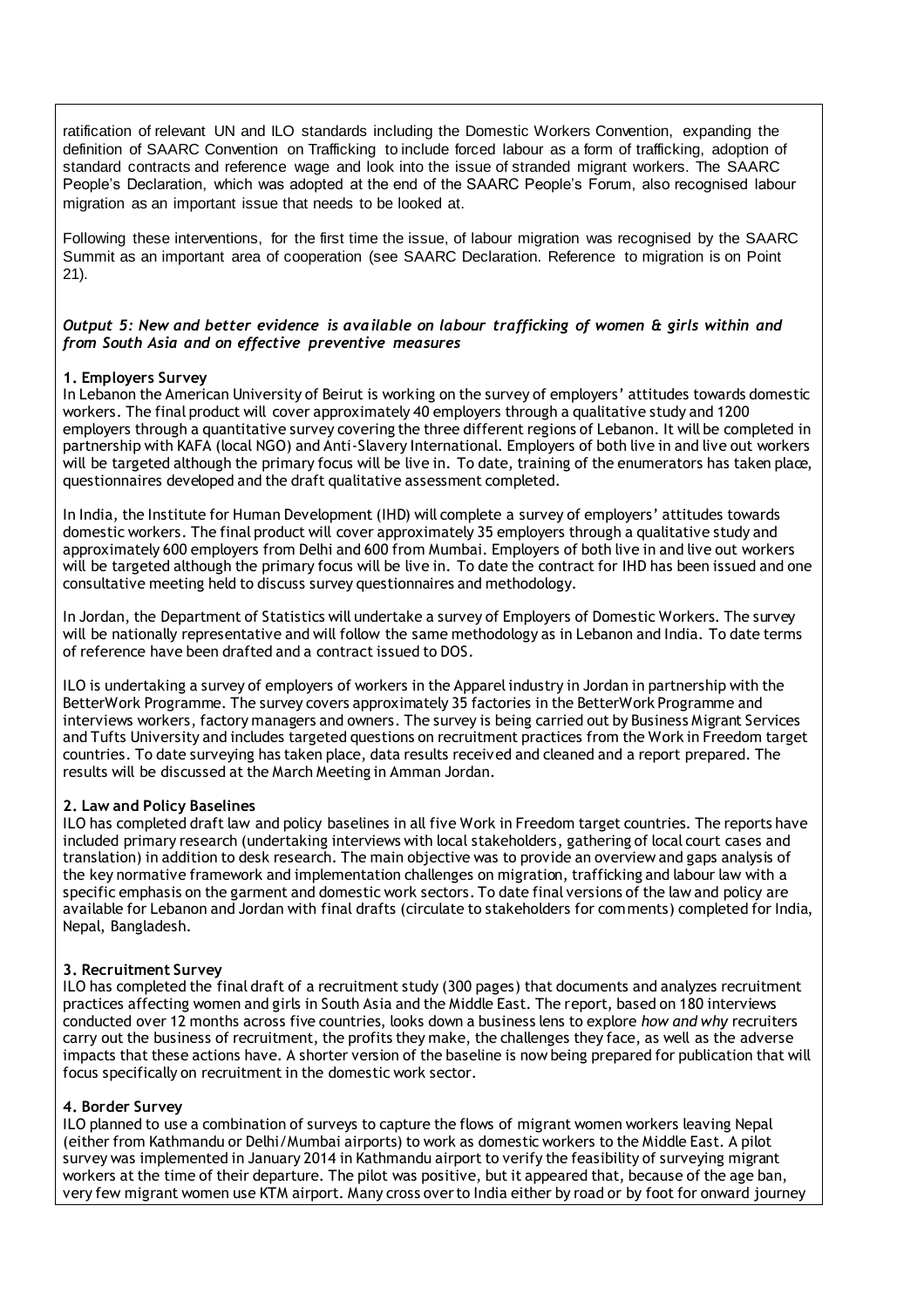to Middle East via the Indian airports (Delhi, Mumbai), from where it is easier and possibly more economical. A similar pilot survey was being planned in India for the Nepali migrants leaving through India however the official approvals needed for this to happen were not obtained. An alternative survey was designed, interviewing women as they returned from abroad via the Kathmandu airport and a second pilot conducted in October 2014. Most women regardless of their outbound travel (be it through Nepal or India) will return to Nepal through the Kathmandu airport, hence the project can capture the details of their migration route/experience at this point. No contract has been issued for the border survey but is expected surveying will begin in mid-2015.

# **Output 6 Work in Freedom is initiated and managed effectively, in line with DFID, ILO and LSHTM rules and procedures for Aid Effectiveness**

# **Global**

Over the past year, ILO, DFID and LSHTM have being working together to develop a comprehensive and streamlined system of internal programme management and oversight. Quarterly update meetings have been held to discuss project progress/challenges and also to plan for future programme events.

In May 2014 ILO, DFID and LSHTM held the first advisory board meeting in London, UK with three external experts: Mike Dottridge, a consultant who specializes in forced labour and trafficking; Prabha Kotiswaran, a Senior Lecturer in Law at King's College London; and Anne Gallagher a global expert on the international law on human trafficking. At the workshop ILO made presentations on the programme's design, strategy and partnerships. LSHTM and ILO also outlined the programme's research component. Information packages containing key documents (logical framework, partnership agreements etc.) were prepared and sent to the Advisory Board members in advance to ensure informed and fruitful meeting. On the basis of the discussions the Advisory Board members drafted a joint report outlining their recommendations on how to improve the programme's design and implementation. Some of the key recommendations included ILO's closer collaboration with LSHTM on the impact assessment and research component of the project, narrowing the programme's focus to specific geographical corridors to "test" models for scale-up, and removing the alternative skills training and child trafficking/labour sub-outputs. The Advisory Board also suggested drafting an empowerment strategy for the programme to more clearly define community based interventions. Other questions arose regarding the suitability of ILO's global partners to carry out specific activities. ILO has since incorporated many of the Advisory Board's comments into the programme design, and drafted a written response summarizing their views and actions on the report's recommendations.

A second Advisory Board meeting was held via teleconference in December 2014. The main objectives of the call were to update Advisory Board members on progress and changes made since May 2014. Key documents reviewed by the Board included the revised logical framework, the Empowerment Strategy and Kathmandu Global Partners Meeting Report, and global/country narratives and workplans.

ILO, DFID and LSHTM held a management meeting in Delhi, India in October 2014 to discuss and review the programme's M&E and management framework. In preparation for the meeting, ILO drafted the following: (i) global and country narratives and workplans, (ii) a budget revision and justification; (iii) revised logical framework. The meeting also brought in ILO-Beirut to discuss the Middle East component of the programme. As a result of the October 2014 meeting, ILO, LSHTM and DFID agreed on a revised logical framework and a final budget line revision (allowing funds for hiring of Middle East staff) was submitted. Workplans were revised to include tentative five-year budgets and targets. The meeting was also instrumental in providing greater clarify between the ILO and LSHTM on the scope and shape of the impact assessment. At the meeting a decision was taken to move the programme's randomized control trial (RCT) in India from Jharkhand to focus on SEWA's work in Odisha. In follow-up to this decision a meeting has been scheduled for January 2015 between ILO, LSHTM and SEWA in Odisha.

#### **Bangladesh**

Work in Freedom Program in Bangladesh started in December 2013 through the official signing of the Memorandum of Understanding (MoU) between ILO and the Economic Relations Division (ERD) under the Ministry of Finance. Key personnel came on board in June 2014. The first Project Coordination Committee (PCC) meeting was held on September 11, 2014 at the Ministry of Expatriates' Welfare & Overseas Employment in order to discuss the project's aims, working areas and draft activity plan. Two additional Project Advisory Committee (PAC) meetings were held on September 23 and October 30, 2014 to finalize the Draft Work Plan, selection of potential partners and working areas.

A Project Inception Workshop was organized on  $4<sup>th</sup>$  December 2014 to orient the stakeholders about the programme and in particular, share information about the Bangladesh component. It was an opportunity to hold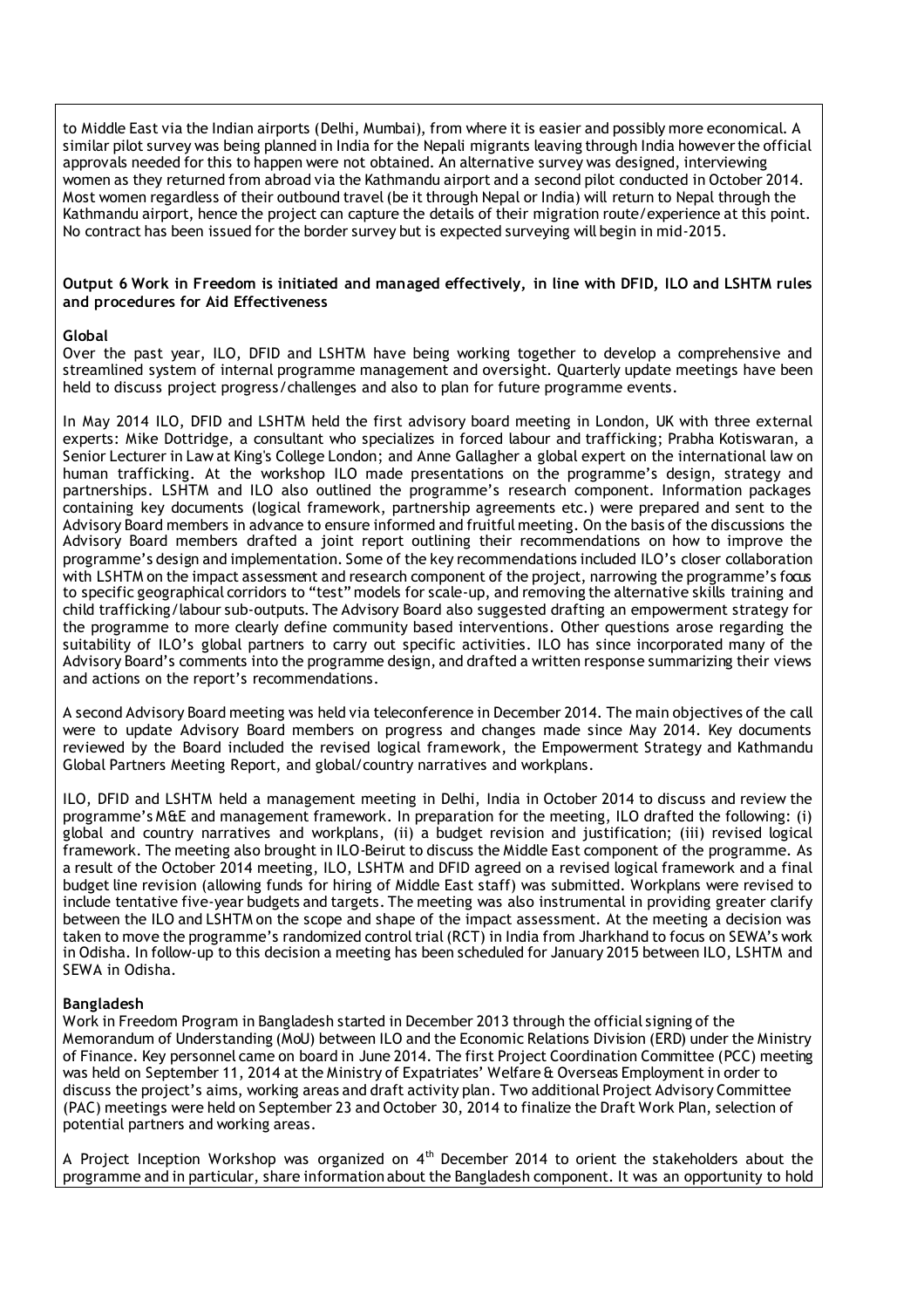discussions with the participants and generate ideas/feedback regarding the planned programme interventions in Bangladesh. It was attended by representatives from government, workers organizations, employers organizations, UN agencies and NGOs. Positive feedback on the programme design was received at the workshop.

# **Nepal**

Since the Work in Freedom programme was already reflected in the Red book of the Government of Nepal under the Ministry of Labour and Employment (MoLE) for the fiscal year 2013/2014, the programme was formally introduced in 4 out of 5 project districts from February 2014. The Memorandum of Understanding (MoU) was signed between the MoLE and ILO in April 2014.

The ILO in collaboration with the Ministry of Federal Affairs and Local Development (MoFALD), introduced the project to key district stakeholders in the 4 project districts. The programme was organized and chaired by the District Development Committee in presence of the representative of the MoLE and participated by the district level government offices, trade unions, and concerned civil society organizations. The meeting was productive to build report and establish referral mechanisms for relevant support. A second Project Advisory Committee meeting was organized during the reporting period at the MoLE.

ILO's local partners organized district level quarterly project review meetings with key stakeholders including the government and civil society stakeholders. Joint-monitoring committees (represented by District Development Committee, District Administration office, Women Development Office, Bar Association, and the implementing partner) have been formed in each district and first joint missions were organized during the reporting period. The ILO had visited project districts twice to provide technical support and monitor on-going activities. More technical support and guidance is required in Chitwan and Dolakha for quality delivery of services.

# **India**

Ministry of Labour and Employment, Government of India organized Inter-Ministerial Meeting on October 7, 2013. A project overview was presented, key recommendations were made regarding the deliverables under the project and the roles of different ministries in the project. It was recommended that there is a need to look at the National Policy framework to prevent trafficking/promote safe migration both within in India and outside India; the project should focus on areas of empowerment of women (informed and safe migration, skilling), law enforcement, regulating recruitment agencies etc.; there should be engagement of Ministries of Home; Women and Child Development; Overseas Indian Affairs; and Labour & Employment. Selection and finalization of the States to work in early phase of work were also discussed. On the recommendations of the MoLE, ILO met with Ministry of Home Affaires (May 15, 2014) and also discussed the ILO -UNODC-ROSA - MOHA partnership for delivery of joint Police and Labour Department trainings on prevention of trafficking and forced labour. A similar meeting was conducted with Ministry of Women and Child Development, (MoWCD) and decided that efforts will be made to collaborate at the implementation level as well as policy level. Another meeting was conducted with Ministry of Overseas Indian Affairs on 11 April 2014 with regard to overseas migration of domestic workers.

For Jharkhand, a scoping mission was undertaken and meetings were conducted in January February 2014 with Department of Labour, Employment and Training, Women and Child Development, Police, NRLM, Mahila Samakhya and civil society organizations working on issue of prevention of trafficking. On Feb 17, a Jharkhand State Consultative Meeting was organized under the chair of the Secretary Labour with participation from Labour Commissioner cum Director WCD, Addl. DG of Police, (CID), IG Police, SDM Khunti amongst others to discuss the possible collaboration and synergies between the different departments in the implementation of the activities under the WiF project. A District Level Meeting in Khunti was organized under the chair of the SDM and SP, AHTU on the same day. A Meeting with Minister of Labour, PS (L) and LC of Jharkhand on May 22, 2014 to finalize the activities in the state. On recommendation of the Minister, a Consultative Meeting on Preventing Trafficking and Promoting Decent Work for Domestic Workers was organized on June 12, 2014 to bring different stakeholders on board and present the key interventions in the districts planned and a road map developed. Based on the inputs received, a call for proposal was made for Community Interventions issued for Jharkhand – Rural Ranchi, Khunti and Gumla District and contract was awarded to CINI, as mentioned earlier.

For Chhattisgarh, scoping mission was undertaken in January 2014 and meetings were conducted with Addl. Chief Secretary (Labour and Panchayati Raj, now Chief Secretary). A series of meetings and discussions were held and similar meeting conducted with Police and Women and Child Department. Based on the discussions, a call for proposal was issued for Community Interventions issued for Chhattisgarh - Jahspur and Sarguja and Samarthan was finalized as an implementing partner. As there was a change in the Addl Chief Secretary, a meeting was further organized in September 8, 9, 2014 with him as well as Director General Police and Secretary Women and Child, to bring all the key departments on board. UNODC conducted the Police Trainings on 23-24 September and 25-26 September 2014. The Chhattisgarh State Level Launch Meeting was organized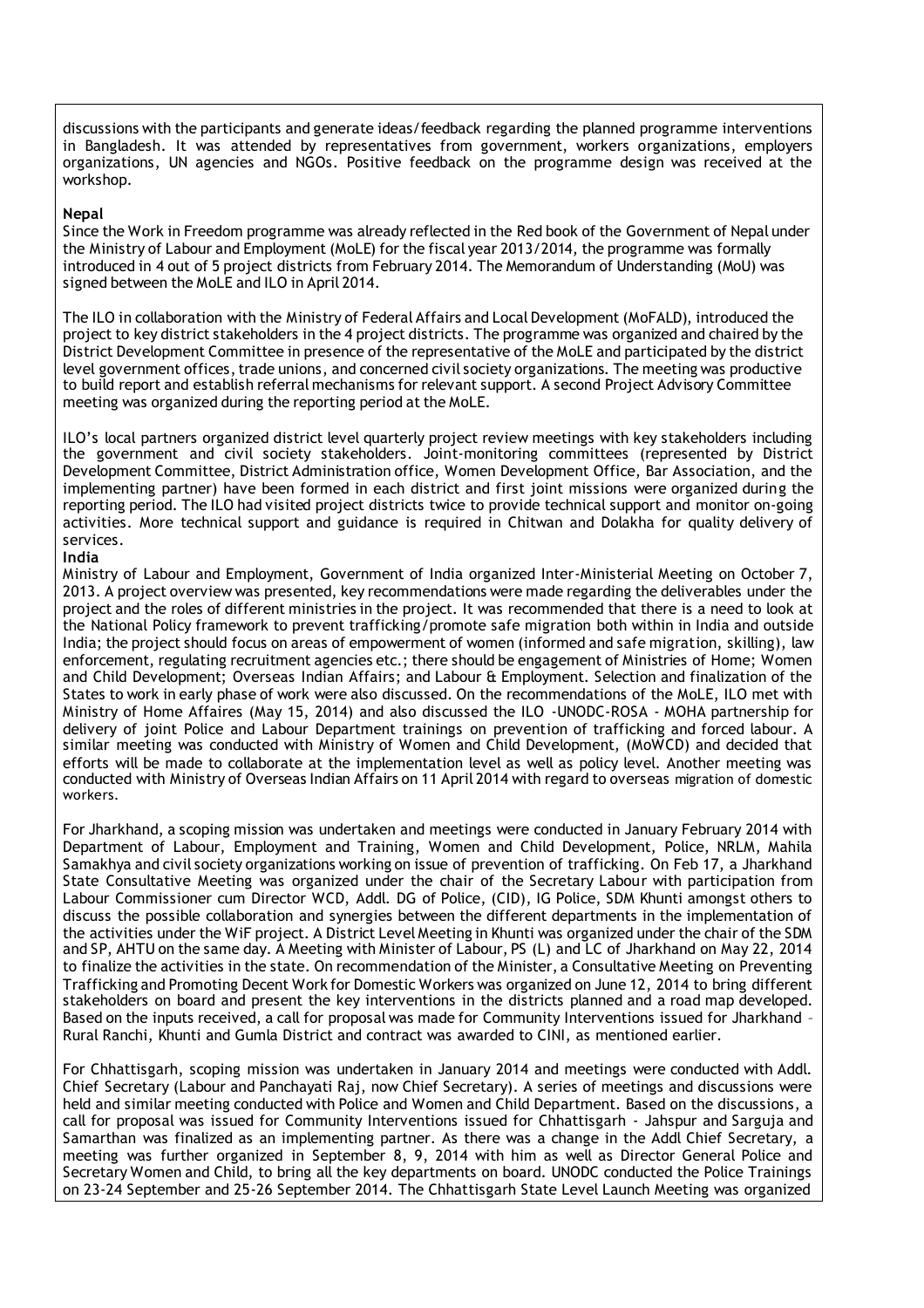with key departments and stakeholder on October 9, 2014.

In Odisha, an initial scoping mission was undertaken in December 2013 and meetings were conducted with Secretary (Labour), Labour Commissioner, Secretary WCD, Director WCD, Director NRLM and several organizations working on trafficking and migration. It was decided that since SEWA is working in Odisha along with NAWO, ILO would step in gradually. The focus of ILO will be to first work with Jharkhand and Chhattisgarh governments, and slowly Odisha will be brought on board as SEWA's work progresses. A meeting with the Odisha Labour Commissioner was held on Jan 12 and 13, 2015 and the Labour department has been notified about SEWA's work. There will be more discussions in coming months for greater collaboration.

With regard to Overseas Migration, meetings were conducted with the POE office in Cochin and Norka Roots, Indian Centre for Migration etc. over a period of time. ILO also participated in the MoIA workshop on promoting safe migration for domestic workers in November 2014 and based on the recommendations emerging out of the meeting, recently WiF has made some suggestions for future work and is awaiting MoIA's response on the same.

# **2.2 Challenges**

Forced Labour and human trafficking are complex issues to be addressed. Work in Freedom programme has been designed to address such complexities by engaging a wide range of stakeholders and partners while working in countries of origin and destination to overcome some of the deeper structural issues and vulnerabilities faced by women migrant workers. Given the immensity of the programme's objectives, it could be expected that certain challenges would follow implementation. Some of the challenges faced during the reporting period are as follows:

i. **Human Resources**: Work in Freedom's human resources include a Chief Technical Advisor (CTA), national project coordinators in each target country and a 50% technical backstopping officer in ILO-Geneva. To date, however the project has not been able to operate at its full staffing capacity. While project's CTA and NPCs for India and Nepal came on board in early 2014, Bangladesh's NPC was only recruited in June 2014. In May 2014, the project lost its CTA due to reasons outside the project's control. While every effort was made to recruit a new CTA within the shortest time possible, the project had to operate without the strategic guidance of a full time CTA. While human resource shortages have put a strain on the Work in Freedom team, efforts were made to mitigate the potential adverse effects. In particular, ILO's appointment of an interim CTA in ILO-Delhi and the strong coordination and team work between the remaining WiF staff have helped to ensure achievement of the Dec 2014 milestones.

ii. **Partnerships:** As may already be noted, the project is achieving formidable results within a very short time of operation. While ILO's role in these successes should not be understated, large credit must also be given to its global and local partners, all of whom have been investing a great degree of effort in carrying out their activities. Despite their positive contribution to the programme, maintaining a consistent degree of monitoring and communication with partners is indeed challenging. National Project Coordinators in particular must maintain a close connection with partners and stakeholders in target districts, many of which are in extremely remote places, difficult to access and prone to political insurgencies. ILO has also had to maintain a high degree of financial oversight over the processing and execution of funds of implementation agreements and service contracts.

iii. **Empowerment Strategy:** ILO has faced challenges in the implementation of its empowerment strategy. In Nepal for instance, the initial concept of the programme was to recruit returnees as Peer Educators for community empowerment programme. Retention of those engaged has however remained low. In case of Dolakha for instance, due to the remoteness of the district, generally women migrant workers do not return to their original place, rather they prefer to stay in a rented house in cities. Second, partners have had difficulty identifying Potential Migrant Workers: Due to social norms and values, the decision to leave family to escape from domestic violence or policy level barrier such as age ban or complete ban for domestic work; the majority of women prefer to leave without informing anyone in the village. In response, the programme has started to focus first on community women empowerment in targeted villages rather than immediately seeking individual potential women migrant workers for awareness and sensitization. Gradually, those who attend the community empowerment sessions declare themselves as a potential migrant worker or express an interest to know more about safe migration. It is at this point that women are provided with two days, in-depth pre-decision training.

#### iv. **Sustainability vs delivery progress**

As the programme's delivery gradually takes shape, it is important to ensure sustainability of efforts beyond the project period. In particular, the community empowerment component needs to be integrated with local government's development programmes. In Nepal doing this has created some challenges due to reformation of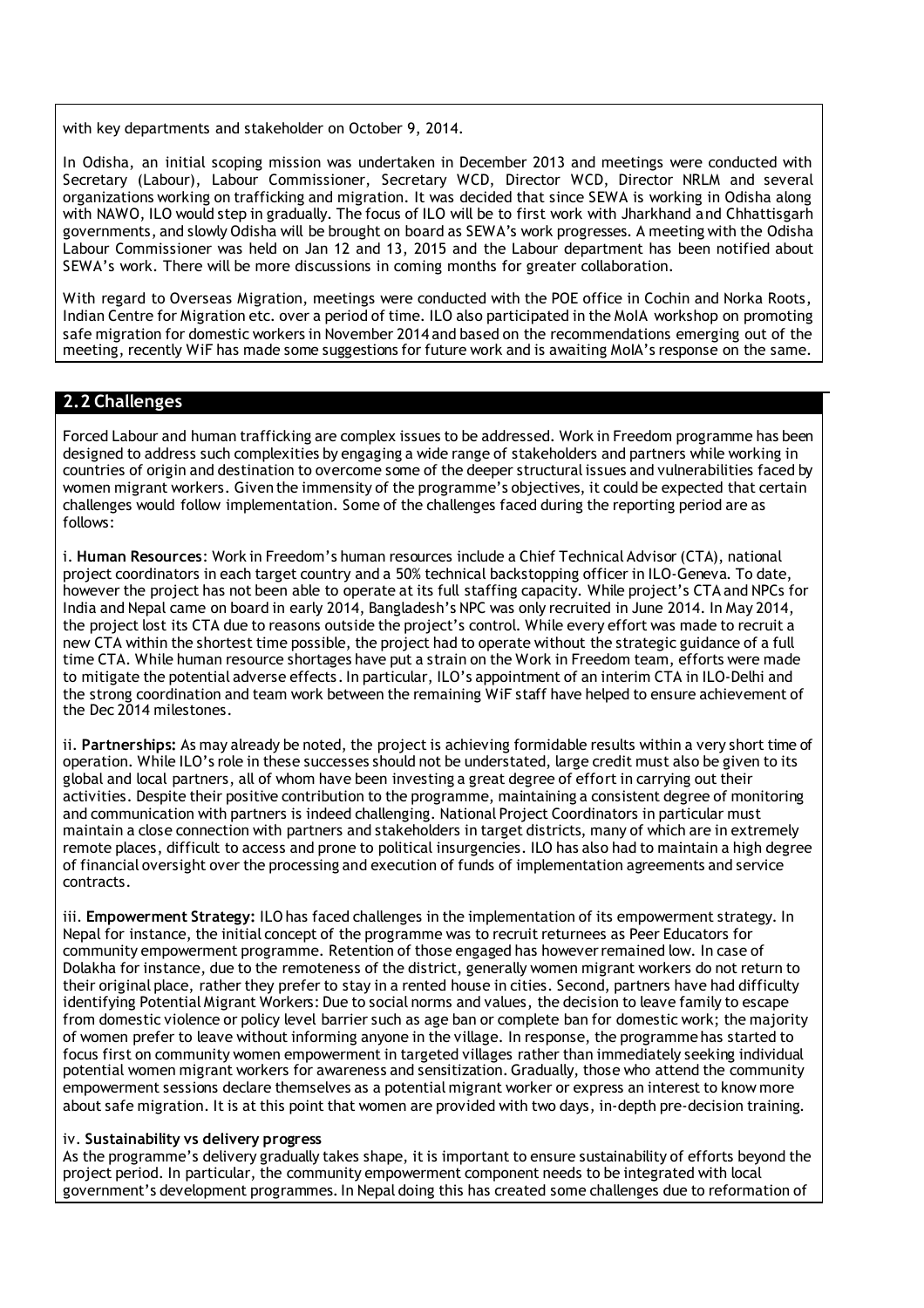the local government structure i.e. shifting Village Development Committees from an umbrella of District Development Committee to an autonomous Municipalities. In all target states the ILO must ensure it has a longterm plan to sustain its community action.

#### **v. Impact Assessment**

ILO has struggled to assist LSHTM to develop the programme's impact assessment. Most of the challenges relate to timing of interventions and complexity of the task. Firstly, the impact assessment in Nepal has been challenging because much of the research is linked directly with access to beneficiaries at pre and post level. Since there is a challenge in recognizing potential migrant workers for initial intervention and mobility after receiving the intervention, huge efforts and appropriate methodologies are needed to ensure there is a large enough sample size and that the right things are being measured. Second, the design of the impact assessment has required knowing a great deal of information about the exact nature, timing, structure and location of the interventions. ILO did not have sufficient information on the community interventions at the start of the project. Once this information was available, ILO needed to pause the start of its interventions to allow for LSHTM to undertake its baselines. Effective communication and open sharing has helped to mitigate the risk of error and undue delay however it has been a learning process.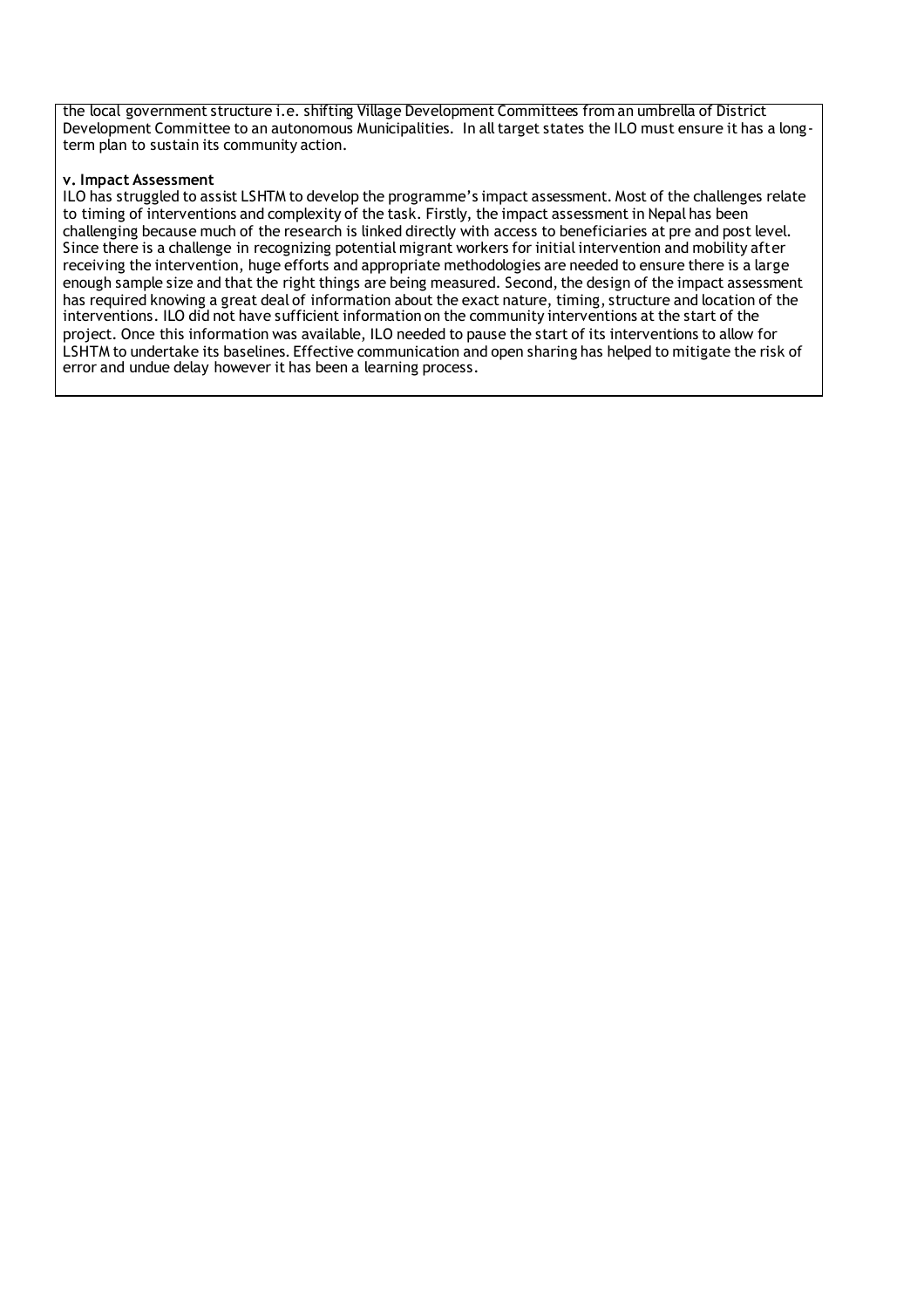| 3. Summary Immediate Objectives<br><b>IMMEDIATE OBJECTIVE ACHIEVEMENT <sup>D</sup></b> |                                                 |                                                                                                                                                                   |                                            |                                                                                |
|----------------------------------------------------------------------------------------|-------------------------------------------------|-------------------------------------------------------------------------------------------------------------------------------------------------------------------|--------------------------------------------|--------------------------------------------------------------------------------|
|                                                                                        |                                                 |                                                                                                                                                                   |                                            |                                                                                |
| Indicator                                                                              | <b>Baseline</b>                                 | <b>Indicator Milestone</b>                                                                                                                                        | Target (end-of-                            | <b>Immediate Objective summary</b>                                             |
|                                                                                        |                                                 |                                                                                                                                                                   | project total)                             |                                                                                |
|                                                                                        |                                                 | (compare planned against actual)                                                                                                                                  |                                            |                                                                                |
|                                                                                        |                                                 | Immediate Objective/Outcome: Women are empowered to make informed migration decisions and an enabling environment is created for their safe migration into decent |                                            |                                                                                |
|                                                                                        |                                                 | work; and girls have viable educational opportunities in their home communities                                                                                   |                                            |                                                                                |
| Percent of WiF direct                                                                  |                                                 | Milestone 1 (Feb 2014): 0                                                                                                                                         | <b>Cumulative Target</b>                   |                                                                                |
| beneficiaries with enhanced                                                            |                                                 | Milestone 2 (Dec 2014): 0                                                                                                                                         | (2018): at least<br>56,000 women with an   |                                                                                |
| knowledge and skills                                                                   |                                                 | Milestone 3 (Dec 2015): 0<br>Milestone 4 (Dec 2016):0                                                                                                             | increased knowledge                        |                                                                                |
|                                                                                        |                                                 | Milestone 5 (Dec 2017):0                                                                                                                                          | and/or skills                              |                                                                                |
|                                                                                        |                                                 |                                                                                                                                                                   |                                            |                                                                                |
| Number of recruitment agencies                                                         | $\overline{0}$                                  | Milestone 1 (Feb 2014): - 0                                                                                                                                       | Cumulative Target                          |                                                                                |
| with business practices in line                                                        |                                                 | Milestone 2 (Dec 2014): - Background paper on Fair Recruitment                                                                                                    | (2018): 100 agencies                       |                                                                                |
| with Fair Recruitment standards                                                        |                                                 | Benchmarks drafted. At least one consultation on the benchmarks                                                                                                   |                                            |                                                                                |
|                                                                                        |                                                 | held (planned and actual)                                                                                                                                         |                                            |                                                                                |
|                                                                                        |                                                 | Milestone 3 (Dec 2015): Second consultation on benchmarks held<br>and benchmarks finalized (planned)                                                              |                                            |                                                                                |
|                                                                                        |                                                 | Milestone 4 (Dec 2016):0                                                                                                                                          |                                            |                                                                                |
|                                                                                        |                                                 | Milestone 5 (Dec 2017): 0                                                                                                                                         |                                            |                                                                                |
|                                                                                        |                                                 |                                                                                                                                                                   |                                            |                                                                                |
| Number of women whose rights                                                           | To be established by                            | Milestone 1 (Feb 2014): - 0                                                                                                                                       | <b>Cumulative Target</b>                   | Most outcome indicators do not have<br>milestones until 2015 or later. To date |
| are defended/upheld in places                                                          | <b>LSHTM</b> baselines                          | Milestone 2 (Dec 2014): - 0                                                                                                                                       | $(2018)$ : to be defined                   | however, a background paper on Fair                                            |
| of destination                                                                         |                                                 | Milestone 3 (Dec 2015): - 0                                                                                                                                       | with baseline                              | Recruitment Benchmarks was drafted and                                         |
|                                                                                        |                                                 | Milestone 4 (Dec 2016):0<br>Milestone 5 (Dec 2017): 0                                                                                                             |                                            | discussed at a seminar in Turin, Italy in                                      |
|                                                                                        |                                                 |                                                                                                                                                                   |                                            | April 2014. Hence all milestones for                                           |
| Number of new legal or policy                                                          | Law and Policy report                           | Milestone 1 (Feb 2014): - 0                                                                                                                                       | Cumulative Target                          | December 2014 have been achieved.                                              |
| initiatives that protect the                                                           | due Dec 2014 provides                           | Milestone 2 (Dec 2014): 0                                                                                                                                         | (2018): 10                                 |                                                                                |
| rights of women migrant                                                                | overview of current                             | Milestone 3 (Dec 2015): 3 (planned)                                                                                                                               |                                            |                                                                                |
| workers                                                                                | status quo on laws and                          | Milestone 4 (Dec 2016): 3 (planned)                                                                                                                               |                                            |                                                                                |
|                                                                                        | policies in 5 countries                         | Milestone 5 (Dec 2017):4 (planned)                                                                                                                                |                                            |                                                                                |
| Robust evidence on labour<br>trafficking of women and girls                            | Baseline availability and<br>uptake of research | Milestone 1 $(Feb 2014)$ : - 0<br>Milestone 2 (Dec 2014): 0                                                                                                       | Cumulative Target<br>(2018): Trial results |                                                                                |
| from South Asia and effective                                                          | evidence in policy and                          | Milestone 3 (Dec 2015): Baseline and formative research papers                                                                                                    | (India), Nepal and                         |                                                                                |
| multi-level interventions for                                                          | practionner documents                           | submitted to scientific journal (planned)                                                                                                                         | Bangladesh research                        |                                                                                |
| prevention is made available to                                                        |                                                 | Milestone 4 (Dec 2016): Trial Protocol paper submitted to scientific                                                                                              | results paper                              |                                                                                |
| policy makers, practitioners,                                                          |                                                 | journal; 1 policy brief disseminated (Nepal) (planned)                                                                                                            | submitted an                               |                                                                                |
| researchers and donors to                                                              |                                                 | Milestone 5 (Dec 2017): 0                                                                                                                                         | scientific journal, 2                      |                                                                                |
| improve policies and activities                                                        |                                                 |                                                                                                                                                                   | policy briefs                              |                                                                                |
| to prevent trafficking                                                                 |                                                 |                                                                                                                                                                   | disseminated (India<br>and Bangladesh)     |                                                                                |
|                                                                                        |                                                 | Output 1: Women migrant workers and at-risk girls below the working age in source communities are empowered with better awareness, information and skills         |                                            |                                                                                |
| No. of potential women                                                                 | 0                                               | Milestone 1 (Feb 2014): Contracts in place to pilot community-                                                                                                    | <b>Cumulative Target</b>                   |                                                                                |
| migrant workers, girls and their                                                       |                                                 | based activities in Nepal and contract signed with SEWA for                                                                                                       | (2018): 120,000                            | On track: most milestones met                                                  |

b Based on the M&E plan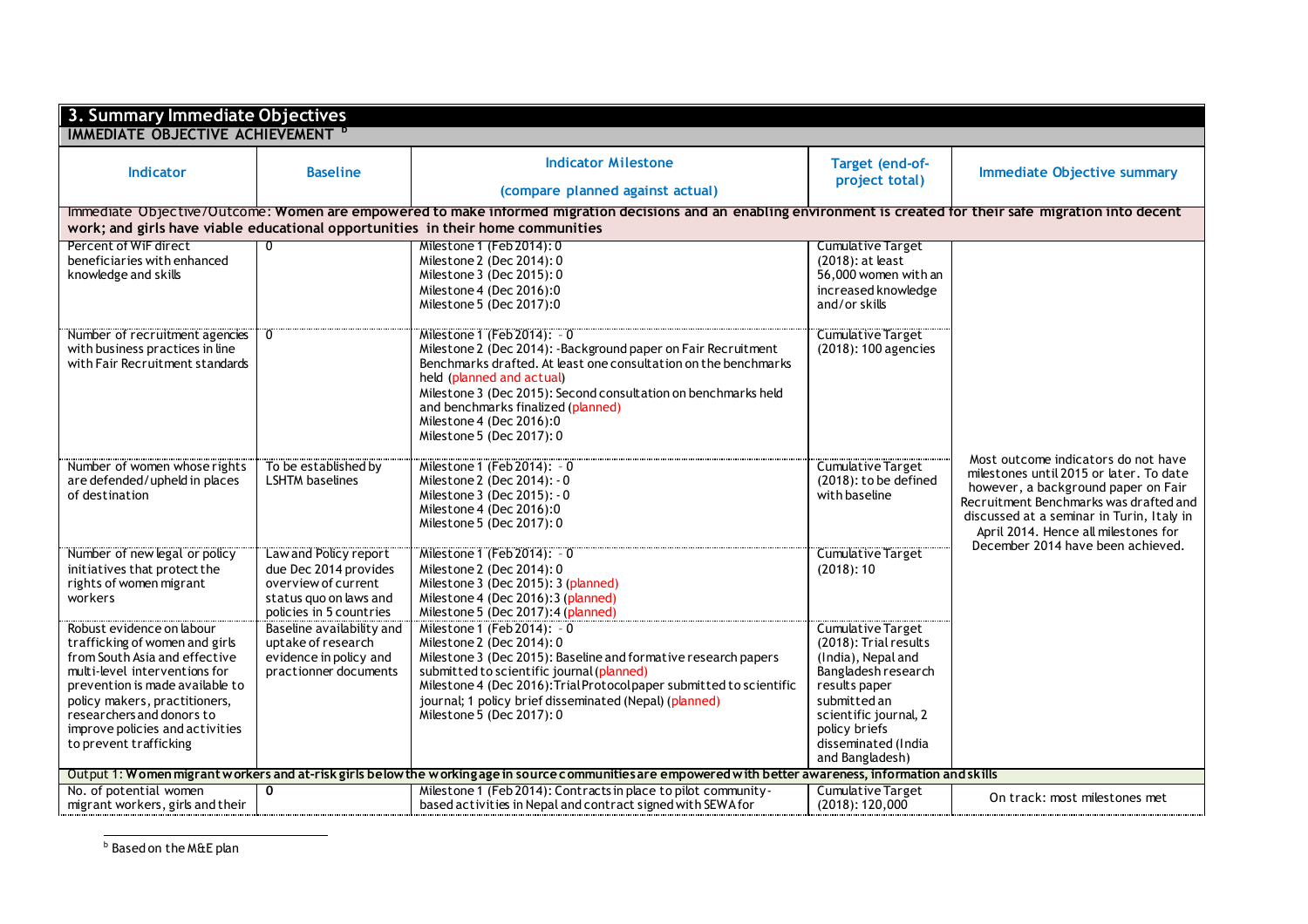| families who benefit from                                                                                                                                                  |                                                                                                                                                                                                                                                                                                                                       | activities in source areas (planned and actual)                                                                                                                                                                                                                                                                                                                                                                                                                                                                                                                                                                                                                                                                                                                                                               | (44,000 Nepal),                                                                                                                                                                                                             |  |
|----------------------------------------------------------------------------------------------------------------------------------------------------------------------------|---------------------------------------------------------------------------------------------------------------------------------------------------------------------------------------------------------------------------------------------------------------------------------------------------------------------------------------|---------------------------------------------------------------------------------------------------------------------------------------------------------------------------------------------------------------------------------------------------------------------------------------------------------------------------------------------------------------------------------------------------------------------------------------------------------------------------------------------------------------------------------------------------------------------------------------------------------------------------------------------------------------------------------------------------------------------------------------------------------------------------------------------------------------|-----------------------------------------------------------------------------------------------------------------------------------------------------------------------------------------------------------------------------|--|
| outreach activities (courtyard<br>meetings, street dramas, door<br>to door visits etc.) on how to<br>make informed migration<br>decisions                                  |                                                                                                                                                                                                                                                                                                                                       | Milestone 2 (Dec 2014) - Contracts in place for community based<br>activities in Nepal and India. Contracts in place to pilot community<br>based interventions in Bangladesh. (planned: 7000 Nepal, 3000<br>India) (actual: 9811 women and 2163 men Nepal, 16786 India)<br>Milestone 3 (Dec 2015): Contracts in place for community based<br>interventions in Bangladesh. (planned: 20,000 Nepal, 20,000 India,<br>20,000 Bangladesh)<br>Milestone 4 (Dec 2016): (planned: 17,000 Nepal, 17,000 India,<br>16,000 Bangladesh)<br>Milestone 5 (Dec 2017): 0                                                                                                                                                                                                                                                     | 40,000 India, 36,000<br>Bangladesh)                                                                                                                                                                                         |  |
| No. of women and girls who<br>benefit from pre-decision<br>orientation (1.5-2 hour<br>counselling, 2 and/or 7 day pre-<br>decision programmes)                             | ö                                                                                                                                                                                                                                                                                                                                     | Milestone 1 (Feb 2014): 0<br>Milestone 2 (Dec 2014): (planned: 6000, Nepal) (actual: 6103 Nepal)<br>Milestone 3 (Dec 2015): (planned: 8500 Nepal, 8500 India, 8000<br>Bangladesh)<br>Milestone 4 (Dec 2016): (planned: 8500 Nepal, 8500 India, 8000<br>Bangladesh)<br>Milestone 5 (Dec 2017): (planned: 8000 Nepal, 8000 India, 8000<br>Bangladesh)                                                                                                                                                                                                                                                                                                                                                                                                                                                           | Cumulative Target<br>$(2018)$ : 80,000 $(31,000)$<br>Nepal, 25,000 India;<br>24,000 Bangladesh)                                                                                                                             |  |
| No. of women who receive<br>vocationalskills training for<br>local or overseas employment<br>out of which at least 75% have a<br>certificate                               | <b>NEPAL</b><br>Nepal offers 21 day<br>skilling programfor<br>women<br><b>INDIA</b><br>No such skilling program<br>currently available in<br>India for overseas<br>migrant workers<br><b>BANGLADESH</b><br>Mandatory pre-<br>departure training by<br>Bureau of Manpower<br>Employment and<br>Training (BMET), Govt.<br>of Bangladesh | Milestone 1 (Feb 2014): ToR developed for scoping study on<br>vocationalskills training providers and curriculum quality (Nepal)<br>Milestone 2 (Dec 2014): In Nepal the curriculum for 21 day DW<br>training course is under development and in India two contracts in<br>place for local training institutions. (planned and actual-<br>curriculum is almost finalized and will soon go for translation)<br>Milestone 3 (Dec 2015): In India and Nepal curriculum for DW<br>training course is revised; At least one ToT held in each country.<br>(Planned: 1000 India, 2000 Nepal)<br>Milestone 4 (Dec 2016): (planned; 2000 India, 2000 Nepal)<br>Milestone 5 (Dec 2017): (planned; 1500 India, 1500 Nepal)                                                                                               | <b>Cumulative Target</b><br>(2018): 10,000 with at<br>least 70% showing<br>increased knowledge<br>(4500 India; 5500<br>Nepal)                                                                                               |  |
| Master trainers, peer educators,<br>socialmobilizers/community<br>leaders have an increased<br>understanding on issues related<br>to gender, migration and<br>trafficking. | Not Applicable                                                                                                                                                                                                                                                                                                                        | Milestone 1 (Feb 2014): 0<br>Milestone 2 (Dec 2014): Contract signed with GAATW, 1 regional<br>ToT held with community based organizations and at least five<br>district level trainings held (planned and actual) to note<br>Bangladesh district level trainings took place in January 2015)<br>Milestone 3 (Dec 2015): GAATW refresher training held and at least<br>60% of participants with increased knowledge on issues related to<br>gender, migration and trafficking<br>Milestone 4 (Dec 2016): At country level, WiF community based<br>organizations have one meeting a year to discuss common<br>objectives, lessons learned etc.<br>Milestone 5 (Dec 2017): At country level, WiF community based<br>organizations have one meeting a year to discuss common<br>objectives, lessons learned etc. | Cumulative Target<br>(2018): 80% of WiF<br>community workers<br>(peer educators,<br>social<br>mobilizers/community<br>leaders) with<br>increased knowledge<br>on issues related to<br>gender, migration and<br>trafficking. |  |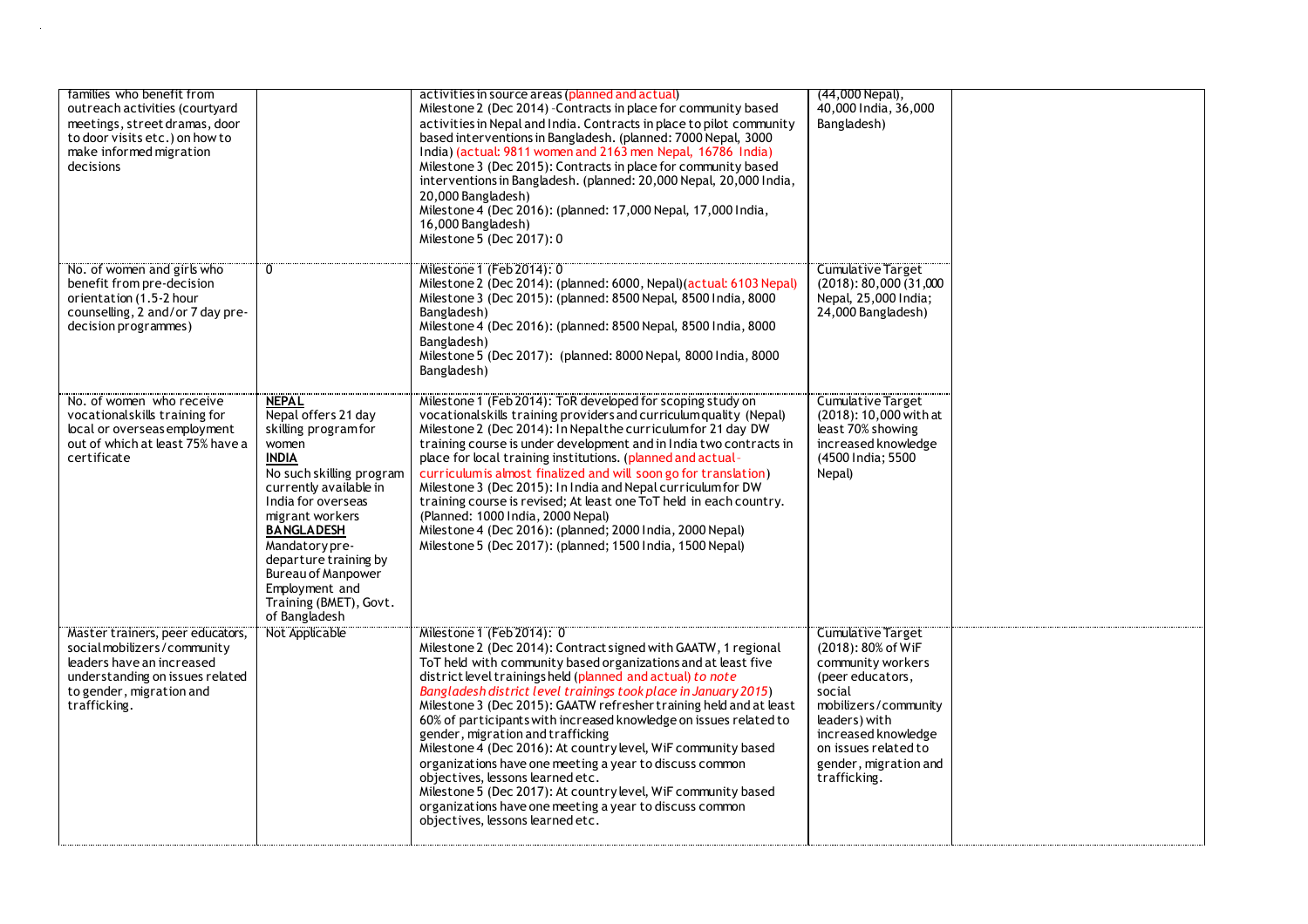| Output 2: Recruitment agencies adopt recruitment practices based on international standards and are subject to improved monitoring and enforcement                 |                |                                                                                                                                                                                                                                                                                                                                                                                                                                                                                                                                                                                                                                                                                                                                                                                                                                                                                                               |                                                                                                                                         |                                    |
|--------------------------------------------------------------------------------------------------------------------------------------------------------------------|----------------|---------------------------------------------------------------------------------------------------------------------------------------------------------------------------------------------------------------------------------------------------------------------------------------------------------------------------------------------------------------------------------------------------------------------------------------------------------------------------------------------------------------------------------------------------------------------------------------------------------------------------------------------------------------------------------------------------------------------------------------------------------------------------------------------------------------------------------------------------------------------------------------------------------------|-----------------------------------------------------------------------------------------------------------------------------------------|------------------------------------|
| Number of recruitment agency<br>representatives that benefit<br>from ILO and partner training<br>on Fair Recruitment                                               | Not Applicable | Milestone 1 (Feb 2014): Contracts signed with Ciett (planned and<br>actual<br>Milestone 2 (Dec 2014): Contracts signed with IHRB & Verite,<br>Consultations on recruitment baseline held in at least one target<br>country (Planned) (Actual: Contracts signed with IHRB & Verite,<br>informal consultations on baseline with NAFEA in Nepal and BAIRA<br>in Bangladesh but no formal consultation held)<br>Milestone 3 (Dec 2015): Consultations on recruitment baseline held<br>in four target countries. 45 recruitment representatives trained<br>(15, Nepal, 15, India, 15 Lebanon)<br>Milestone 4 (Dec 2016): Ciett adopts revised code of conduct. 100<br>recruitment representatives trained (15 Jordan; 30 Nepal; 30 India;<br>25 Lebanon)<br>Milestone 5 (Dec 2017): NAFEA adopts revised code of conduct, 80<br>recruitment representatives trained (25 Jordan, 20 Nepal, 15 India,<br>20 Lebanon) | Cumulative Target<br>(2018): At least 225<br>recruitment<br>representatives<br>trained 65 Nepal, 60<br>India, 60 Lebanon, 40<br>Jordan) | Fully on track: all milestones met |
| Number of specific enforcement<br>measures taken by state<br>authorities to ensure<br>compliance by recruitment<br>agencies in source and<br>destination countries | Not Applicable | Milestone 1 (Feb 2014): Commission a five-country recruitment<br>baseline study, due in May 2014 (planned and actual)<br>Milestone 2 (Dec 2014): At least one consultation held with<br>government officials on how to better regulate recruitment<br>(Actual: Consultation held with WiF target country government<br>officials in October 2014 on how to use labour and criminal law to<br>regulate recruitment)<br>Milestone 3 (Dec 2015): capacity building for governments on how<br>to better regulate recruitment (planned: 20)<br>Milestone 4 (Dec 2016): (planned: 25)<br>Milestone 5 (Dec 2017): (planned: 25)                                                                                                                                                                                                                                                                                      | Cumulative Target<br>(2018): 70                                                                                                         |                                    |
|                                                                                                                                                                    |                | Output 3: Women migrant workers in domestic work and garment sectorsenjoy better collective representation and support services and employers have greater knowledge of workers' rights                                                                                                                                                                                                                                                                                                                                                                                                                                                                                                                                                                                                                                                                                                                       |                                                                                                                                         |                                    |
| Number of women migrant<br>workers in domestic work and<br>garment sector who are<br>organized                                                                     | Not Applicable | Milestone 1 (Feb 2014): Sign partnership agreements with SEWA &<br><b>IDWF</b> (planned and actual)<br>Milestone 2 (Dec 2014): Partnership agreement signed with<br>national trade unions in Nepal and Lebanon, 700 workers organized<br>India (Actual: Service contract signed with GEFONT to meet with<br>destination countries (KAFA and FENASOL) and service contract<br>signed with FENASOL in Lebanon, 4013 workers organized in India)<br>Milestone 3 (Dec 2015): One regional training on how to organize<br>domestic workersheld; (Planned: 2100 workers organized (1800)<br>India, 300 Lebanon))<br>Milestone 4 (Dec 2016): (Planned: 2200 workers organized (1800<br>India, 200 Lebanon, 200 Jordan))<br>Milestone 5 (Dec 2017): (Planned: 2200 workers organized (1800<br>India, 200 Lebanon, 200 Jordan))                                                                                        | <b>Cumulative Target</b><br>(2018): 7,200                                                                                               | Fully on track: all milestones met |
| Number of women workers<br>and/or their employers who<br>access information and/or get<br>improved support through<br>associated services provided by              | Not Applicable | Milestone 1 (Feb 2014): Complete mobile phone scoping in Jordan,<br>Lebanon & India (planned and actual)<br>Milestone 2 (Dec 2014): Contract signed with Anti-Slavery<br>International and Migrant Forum Asia. Mobile phone component<br>design agreed and intervention launched (Actual: contracts signed                                                                                                                                                                                                                                                                                                                                                                                                                                                                                                                                                                                                    | Cumulative Target<br>(2018): 16,000(5500)<br>Lebanon, 4500<br>Jordan, 6000 India)                                                       |                                    |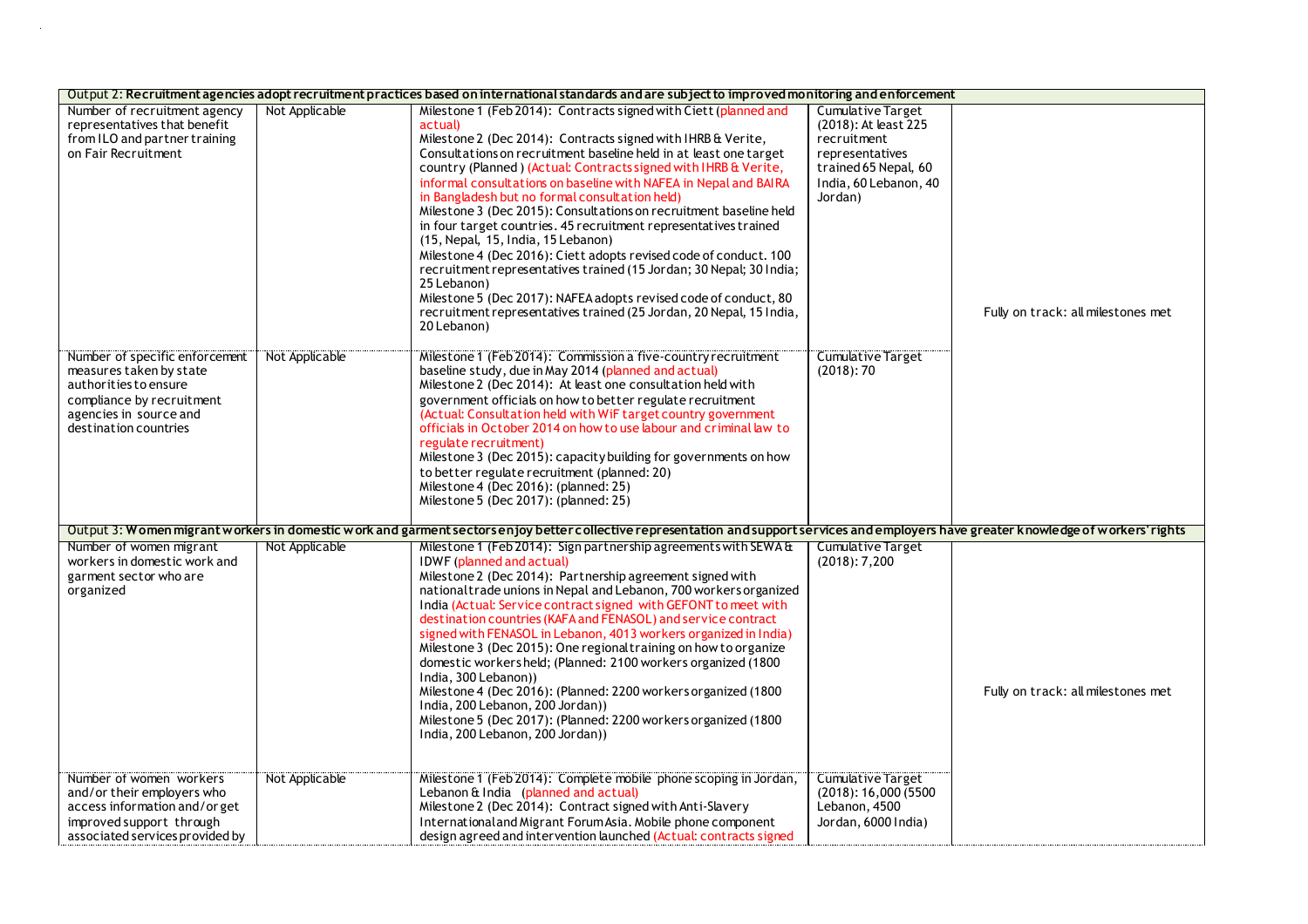| NGOs, Governments and Trade    |                     | with ASI and MFA; Design of mobile phone intervention planned                                                                                                                               |                          |                                          |
|--------------------------------|---------------------|---------------------------------------------------------------------------------------------------------------------------------------------------------------------------------------------|--------------------------|------------------------------------------|
| Unions (including new          |                     | (tips package created, trafficking application designed) but no                                                                                                                             |                          |                                          |
| technology component)          |                     | intervention launched to date)                                                                                                                                                              |                          |                                          |
|                                |                     | Milestone 3 (Dec 2015): 5500 (2000 Lebanon, 1500 Jordan, 2000                                                                                                                               |                          |                                          |
|                                |                     | India)                                                                                                                                                                                      |                          |                                          |
|                                |                     | Milestone 4 (Dec 2016): 5500 (2000 Lebanon, 1500 Jordan, 2000                                                                                                                               |                          |                                          |
|                                |                     | India)                                                                                                                                                                                      |                          |                                          |
|                                |                     | Milestone 5 (Dec 2017): 5500 (2000 Lebanon, 1500 Jordan, 2000                                                                                                                               |                          |                                          |
|                                |                     | India)                                                                                                                                                                                      |                          |                                          |
|                                |                     |                                                                                                                                                                                             |                          |                                          |
| Proportion of employers of     | To be determined by | Milestone 1 (Feb 2014): Tender employer baseline surveys in                                                                                                                                 | Cumulative target: At    |                                          |
| domestic and garment workers   | employers' baseline | Jordan (garment) and Lebanon (domestic) (planned and actual)                                                                                                                                | least 60% of             |                                          |
| with new knowledge and         |                     | Milestone 2 (Dec 2014): Tender employer baseline surveys in India                                                                                                                           | employers surveyed       |                                          |
| understanding of migrant       |                     | (domestic) planning of employer awareness campaign; contracting                                                                                                                             | show some increase in    |                                          |
| workers' rights and fair       |                     | of partners. (planned and actual)                                                                                                                                                           | their understanding of   |                                          |
| recruitment practices          |                     | Milestone 3 (Dec 2015): (i) Sensitization campaign for employers of                                                                                                                         | migrant workers'         |                                          |
|                                |                     | domestic work launched and codes of conduct developed for                                                                                                                                   | rights and fair          |                                          |
|                                |                     | employers of domestic workers in Lebanon and India (ii) direct                                                                                                                              | recruitment practices    |                                          |
|                                |                     | capacity building with employers of garment workers and brands on                                                                                                                           | (domestic and            |                                          |
|                                |                     | recruitment practices in Jordan                                                                                                                                                             | garment)                 |                                          |
|                                |                     | Milestone 4 (Dec 2016): 200,000 employers of domestic workers                                                                                                                               |                          |                                          |
|                                |                     | reached through sensitization campaign in India and Lebanon; 50                                                                                                                             |                          |                                          |
|                                |                     | employers and brands of garment workers attend ILO workshops on                                                                                                                             |                          |                                          |
|                                |                     | fair recruitment practices                                                                                                                                                                  |                          |                                          |
|                                |                     | Milestone 5 (Dec 2017): Codes of conduct sensitization workshops                                                                                                                            |                          |                                          |
|                                |                     | undertaken with at least 20 resident welfare associations in Delhi                                                                                                                          |                          |                                          |
|                                |                     | and Mumbai; Code of conduct distributed to at least 30,000                                                                                                                                  |                          |                                          |
|                                |                     | employers of domestic workers in Lebanon and Jordan.                                                                                                                                        |                          |                                          |
|                                |                     | Output 4: Laws and policies are implemented in origin and destination countries that protect rights of migrant workers, especially women                                                    |                          |                                          |
| Number of labour and other law | Not Applicable      | Milestone 1 (Feb 2014): Sign partnership agreements with UNODC                                                                                                                              | About 1500 labour and    |                                          |
| enforcement officers trained   |                     | (planned and actual)                                                                                                                                                                        | other law                |                                          |
| under WiF who have increased   |                     | Milestone 2 (Dec 2014): (Planned: 300) (Actual: 61 milestone to be                                                                                                                          | enforcement officers     |                                          |
| knowledge on labour and        |                     | met in February 2015 as election delays)                                                                                                                                                    | are trained and have     |                                          |
| criminal laws relating to      |                     | Milestone 3 (Dec 2015): 400                                                                                                                                                                 | the knowledge on         |                                          |
| trafficking prevention         |                     | Milestone 4 (Dec 2016): 400                                                                                                                                                                 | women's rights at        |                                          |
|                                |                     | Milestone 5 (Dec 2017): 400                                                                                                                                                                 | work, migration,         | The trainings in the states of Jharkhand |
|                                |                     | Cumulative Target (2018): 1500                                                                                                                                                              | trafficking              | and Delhi were to have been completed    |
| No. of recommendations, order, | Not Applicable      | Milestone 1 (Feb 2014): 5-country baseline review of laws and                                                                                                                               | <b>Cumulative Target</b> | in November and December 2014            |
| and notifications made to      |                     | policies underway (planned and actual)                                                                                                                                                      | (2018): 11               | respectively. The reasons for the delay  |
| improve policies or programmes |                     | Milestone 2 (Dec 2014): Planned: Validation workshops for law and                                                                                                                           |                          | were elections both at the state and     |
|                                |                     | policy baselines held in two target countries. Trade unions and MFA                                                                                                                         |                          | national level. Delhi training is taking |
|                                |                     | advocate for migrant workers' rights at SAARC (Actual: Validation                                                                                                                           |                          | place February 12 <sup>th</sup> 2015     |
|                                |                     | workshop set for NepalFebruary 2015, MFA/TU Advocacy and                                                                                                                                    |                          | Fully on track: all milestones met       |
|                                |                     | SAARC Summit recognition of labour migration as an important area                                                                                                                           |                          |                                          |
|                                |                     | of cooperation)                                                                                                                                                                             |                          |                                          |
|                                |                     | Milestone 3 (Dec 2015): 2 (South Asia)                                                                                                                                                      |                          |                                          |
|                                |                     | Milestone 4 (Dec 2016): 4 (2 South Asia, 2 Middle East)                                                                                                                                     |                          |                                          |
|                                |                     |                                                                                                                                                                                             |                          |                                          |
|                                |                     | Milestone 5 (Dec 2017): 3 (2 South Asia, 1 Middle East)                                                                                                                                     |                          |                                          |
|                                |                     |                                                                                                                                                                                             |                          |                                          |
| project)                       |                     | Output 5: New and better evidence is available on labour trafficking of women & girls within and from South Asia and on effective preventive measures - (Output for the LSHTM under the WiF |                          |                                          |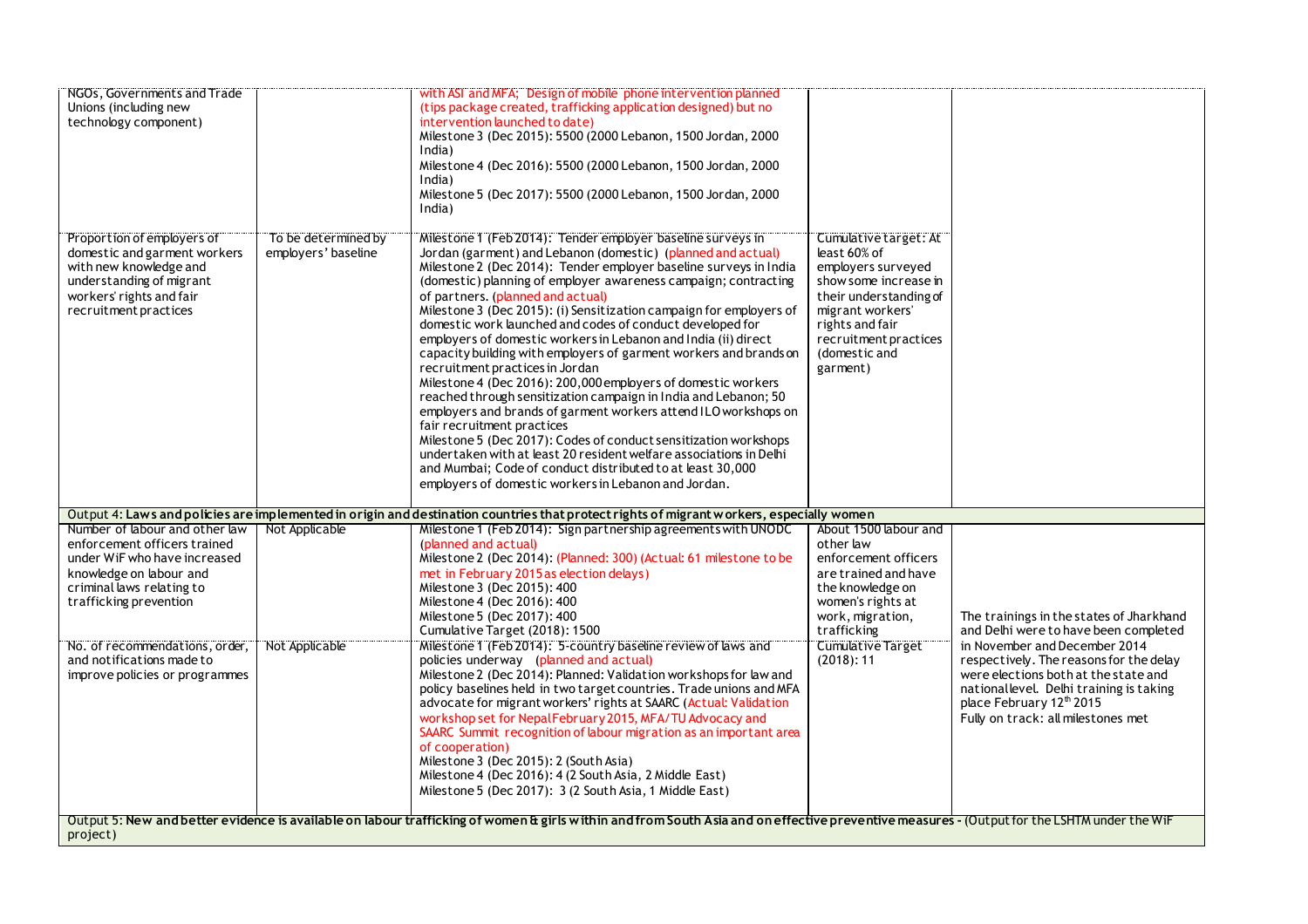| New information is generated<br>on labour migration flows from<br>south Asia to Middle East, and<br>on key indicators of forced<br>labour and trafficking related<br>to: - recruitment, living and<br>working conditions of migrant<br>workers and employer attitudes<br>and behaviour                                                                                  | Not Applicable | Milestone 1 (Feb 2014): Pilot border survey in Nepal. Start<br>recruitment survey. Initiate employer survey design & contracting<br>process. (planned and actual)<br>Milestone 2 (Dec 2014): For ILO, recruitment baseline survey<br>completed; Data collection for employers survey in Lebanon,<br>Jordan and India underway. (planned and actual)<br>Milestone 3 (Dec 2015): one qualitative baseline study on<br>recruitment published; Quantitative baseline studies on employers<br>of domestic workers in Jordan, Lebanon and India published; One<br>quantitative baseline study on employers of garment workers in<br>Jordan published. One border survey completed in Nepal.<br>Milestone 4 (Dec 2016):<br>Milestone 5 (Dec 2017):                                                                                                                                                                                                                                                                                                                                                                                                                                                                                            | <b>Cumulative Target</b><br>(2018): baseline and<br>endline studies on<br>recruitment; baseline<br>and endline studies on<br>employers of domestic<br>workers in Lebanon,<br>Jordan (subject to<br>availability of cost-<br>sharing for endline),<br>and India, Baseline<br>and endline studies on<br>employers of garment<br>workers in Jordan.<br>One border survey<br>completed in Nepal. |                                    |
|-------------------------------------------------------------------------------------------------------------------------------------------------------------------------------------------------------------------------------------------------------------------------------------------------------------------------------------------------------------------------|----------------|----------------------------------------------------------------------------------------------------------------------------------------------------------------------------------------------------------------------------------------------------------------------------------------------------------------------------------------------------------------------------------------------------------------------------------------------------------------------------------------------------------------------------------------------------------------------------------------------------------------------------------------------------------------------------------------------------------------------------------------------------------------------------------------------------------------------------------------------------------------------------------------------------------------------------------------------------------------------------------------------------------------------------------------------------------------------------------------------------------------------------------------------------------------------------------------------------------------------------------------|----------------------------------------------------------------------------------------------------------------------------------------------------------------------------------------------------------------------------------------------------------------------------------------------------------------------------------------------------------------------------------------------|------------------------------------|
|                                                                                                                                                                                                                                                                                                                                                                         |                | Output 6: Work in Freedom is initiated and managed effectively, in line with DFID, ILO and LSHTM rules and procedures for aid effectiveness and financial management                                                                                                                                                                                                                                                                                                                                                                                                                                                                                                                                                                                                                                                                                                                                                                                                                                                                                                                                                                                                                                                                   |                                                                                                                                                                                                                                                                                                                                                                                              |                                    |
| Work in Freedom Programme is<br>approved and launched by<br>Ministers; DFID partnerships<br>established with ILO & LSHTM,<br>and effective internal<br>programme management and<br>oversight arrangements are put<br>in place                                                                                                                                           | Not Applicable | Milestone 1 (Feb 2014): Business Case approval, Sign ILO-DFID MoU<br>Recruitment of international CTA and NPCS, Sign DFID-LSHTM<br>Contract Complete due diligence report; Design and agree the<br>Logframe<br>Complete Annual Review (planned and actual except logframe not<br>finalized)<br>Milestone 2 (Dec 2014): Quarterly update meetings with DFID, ILO<br>& LSHTM; DFID monthly partner meetings & regular updates with<br>country offices Joint ILO-DFID-LSHTM October 2014 meeting<br>(planned and actual plus logframe finalized)<br>Milestone 3 (Dec 2015): Annual Review (Feb 15) & logframe<br>revised; Independent Mid-Term Review (Oct 15). Quarterly update<br>meetings with DFID, ILO & LSHTM; DFID monthly partner meetings<br>& regular updates with country offices<br>Milestone 4 (Dec 2016): MTR recommendations implemented &<br>light-touch Annual Review (Feb 16), Ongoing quarterly update<br>meetings with DFID, ILO & LSHTM; DFID monthly partner meetings<br>& regular updates with country offices<br>Milestone 5 (Dec 2017): Annual Review (Feb 17) & logframe<br>revised. Quarterly update meetings with DFID, ILO & LSHTM; DFID<br>monthly partner meetings & regular updates with country offices. | Cumulative Target:<br>Programme is well<br>managed and<br>monitored; effective<br>partnerships and<br>expected results are<br>delivered against<br>agreed schedules and<br>logframes, able to<br>demonstrate value for<br>money                                                                                                                                                              | Fully on track: all milestones met |
| Strategic value of the Work in<br>Freedomprogramme and<br>approach is recognised by<br>relevant governments and key<br>stakeholders through effective<br>partnerships and evidence-<br>based policy dialogue. Capacity<br>is built for multi-stakeholder<br>integrated and evidence-based<br>programming to improve long-<br>termprevention policies and<br>programmes. | Not Applicable | Milestone 1 (Feb 2014): "ILO to secure Government approval in"<br>India, Nepal, and Bangladesh. Establish Project Advisory<br>Committees (planned and actual with exception of Bangladesh PAC)<br>Get first wave of ILO & LSHTM sub-contracted partnerships signed<br>Milestone 2 (Dec 2014): Second group of sub-contracted<br>partnerships established by ILO & LSHTM. ILO holds regular<br>partnership meetings with relevant government authorities and key<br>stakeholders to update on progress (planned and actual)<br>Milestone 3 (Dec 2015): ILO holds regular partnership meetings with<br>relevant government authorities and key stakeholders to update on<br>progress. LSHTM regularly shares research insights with<br>international and local partners.<br>Milestone 4 (Dec 2016): ILO holds regular partnership meetings with                                                                                                                                                                                                                                                                                                                                                                                          | No Cumulative Target                                                                                                                                                                                                                                                                                                                                                                         |                                    |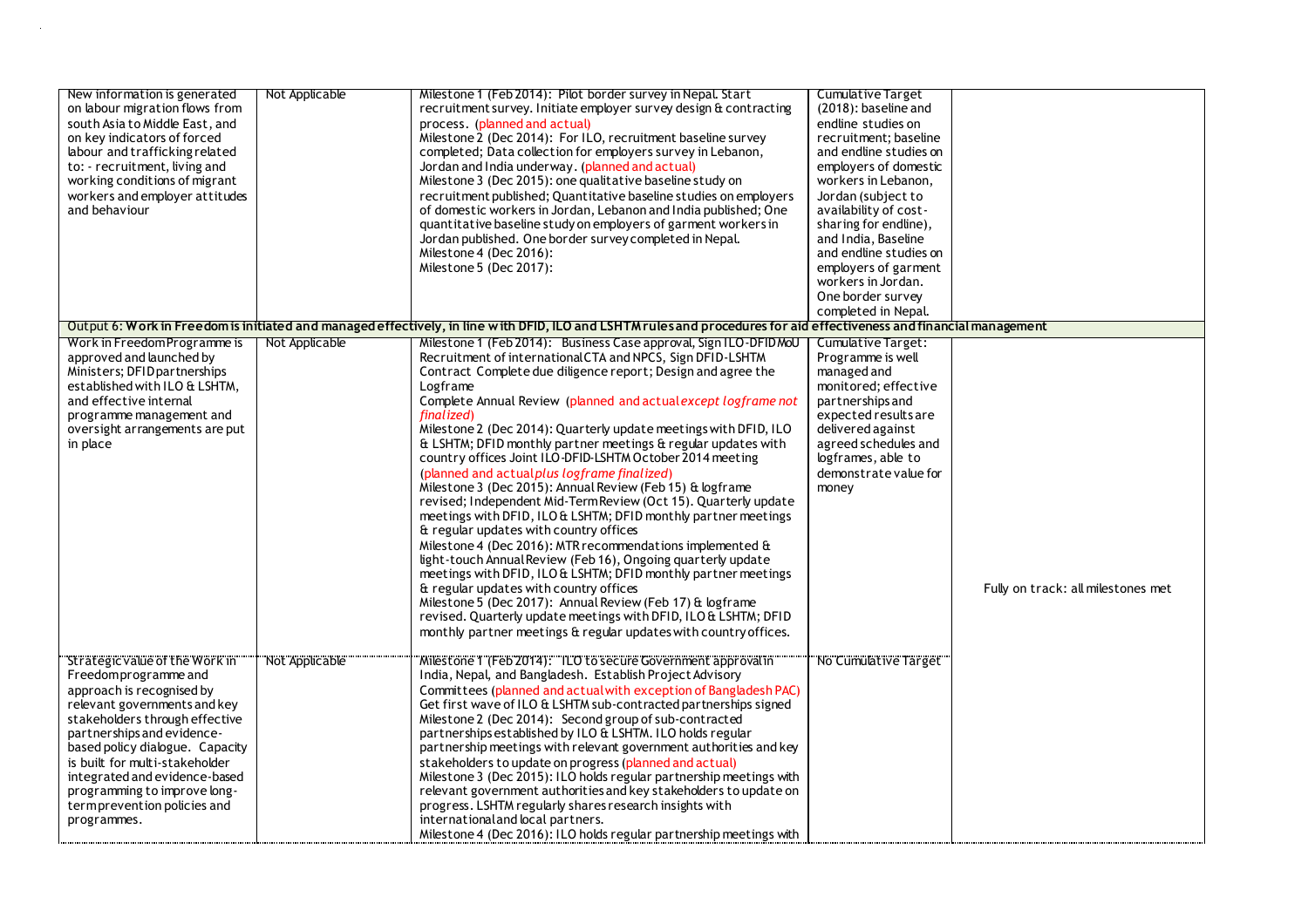| Governance arrangements and<br>advisory bodies are established<br>and operate to ensure robust<br>oversight of the programme.<br>The quality and impact of the<br>Work in Freedom programme is<br>enhanced by external anti-<br>trafficking and evaluation<br>expertise.                                            | relevant government authorities and key stakeholders to update on<br>progress. LSHTM regularly shares research insights with<br>international and local partners.<br>Milestone 5 (Dec 2017): ILO holds regular partnership meetings<br>with relevant government authorities and key stakeholders to<br>update on progress. LSHTM regularly shares research insights with<br>international and local partners.<br>Milestone 1 (Feb 2014): Establish WiF Advisory and Impact<br>Evaluation Reference Groups with agreed Terms of Reference. Hold<br>first meetings (planned and actual)<br>Milestone 2 (Dec 2014): One Advisory Group meeting (May); Impact<br>Evaluation Group meeting (Mar & tbd) (planned and actual: two<br>advisory board meeting (May & Dec)<br>Milestone 3 (Dec 2015): Advisory Group meetings (tbd); Impact<br>Evaluation Group meetings (tbd)<br>Milestone 4 (Dec 2016): Advisory Group meetings (tbd); Impact<br>Evaluation Group meetings (tbd)<br>Milestone 5 (Dec 2017): Advisory Group meetings (tbd); Impact<br>Evaluation Group meetings (tbd) | "No Cumulative Target"                                                                                                                                                     |  |
|---------------------------------------------------------------------------------------------------------------------------------------------------------------------------------------------------------------------------------------------------------------------------------------------------------------------|------------------------------------------------------------------------------------------------------------------------------------------------------------------------------------------------------------------------------------------------------------------------------------------------------------------------------------------------------------------------------------------------------------------------------------------------------------------------------------------------------------------------------------------------------------------------------------------------------------------------------------------------------------------------------------------------------------------------------------------------------------------------------------------------------------------------------------------------------------------------------------------------------------------------------------------------------------------------------------------------------------------------------------------------------------------------------|----------------------------------------------------------------------------------------------------------------------------------------------------------------------------|--|
| Thternational and UK<br>communications and influencing<br>strategy is established,<br>including UK key stakeholder<br>engagement and public media<br>initiatives to improve long-term<br>impact and effectiveness of<br>anti-trafficking prevention and<br>labour migration programmes<br>based on robust evidence. | Milestone 1 (Feb 2014): Deliver public launch in London with press<br>& socialmedia coverage. Arrange UK stakeholder meetings;<br>(planned and actual)<br>Milestone 2 (Dec 2014): Two UK stakeholder meetings (tbd); (For<br>DFID)<br>Milestone 3 (Dec 2015): Two UK stakeholder meetings (tbd); Media<br>coverage (tbd); media and communications strategy developed by<br>ILO & DFID<br>Milestone 4 (Dec 2016): Two UK stakeholder meetings (tbd); Media<br>coverage (tbd)<br>Milestone 5 (Dec 2017): Two UK stakeholder meetings (tbd); Media<br>coverage (tbd)                                                                                                                                                                                                                                                                                                                                                                                                                                                                                                           | April to June 2018:<br>High-level<br>international, regional<br>and UK events to<br>share results and<br>findings of the<br>programme to<br>influence and share<br>lessons |  |